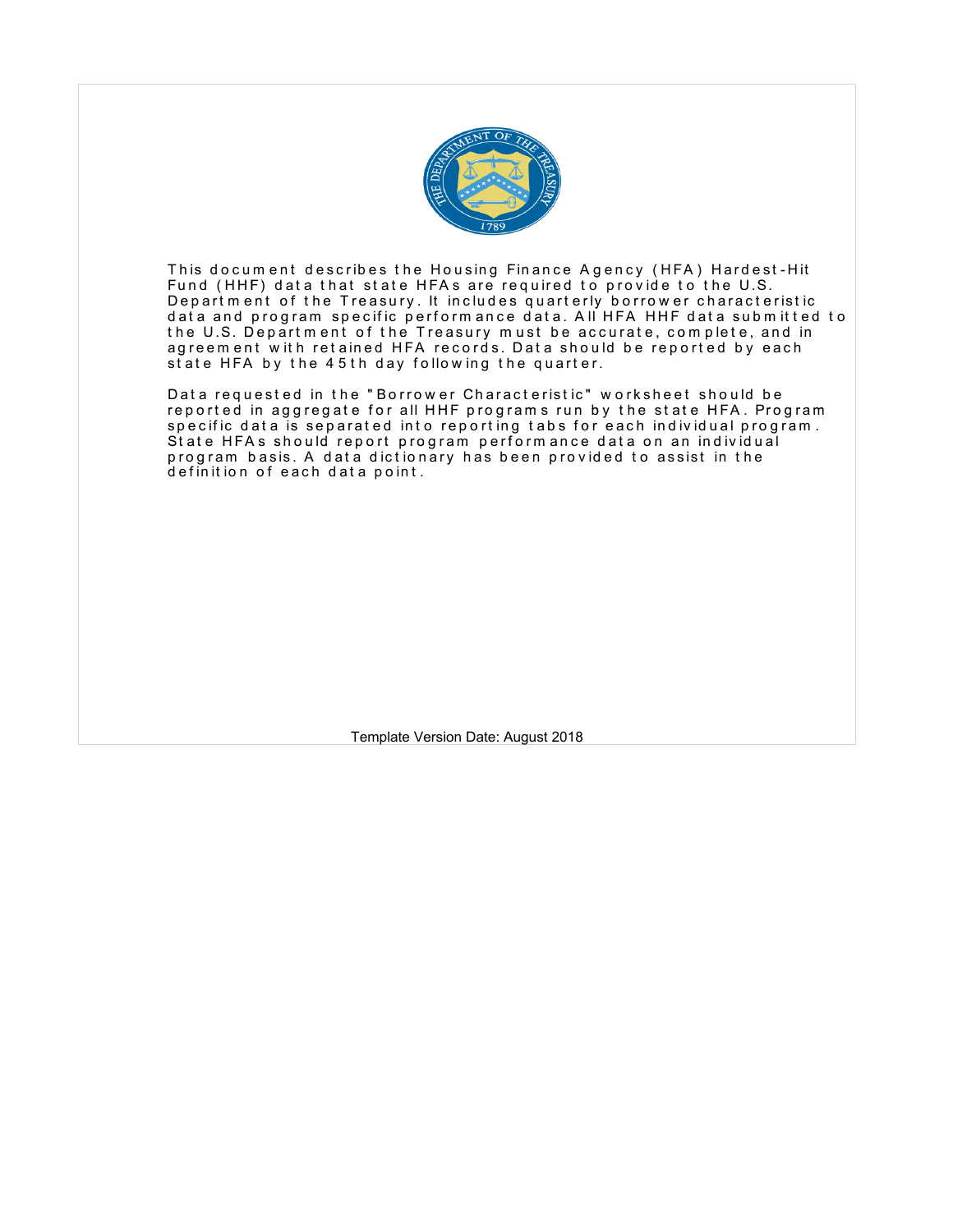|          | New Jersey                                                                                                                               |                                         |                        |
|----------|------------------------------------------------------------------------------------------------------------------------------------------|-----------------------------------------|------------------------|
|          | HFA Performance Data Reporting- Borrower Characteristics                                                                                 |                                         |                        |
|          |                                                                                                                                          | QTD                                     | Cumulative             |
| 1<br>2   | <b>Unique Borrower Count</b><br>Number of Unique Borrowers Receiving Assistance                                                          | 497                                     | 9552                   |
| 3        | Number of Unique Borrowers Denied Assistance                                                                                             | 433                                     | 13696                  |
| 4        | Number of Unique Borrowers Withdrawn from Program                                                                                        | 21                                      | 628                    |
| 5<br>6   | Number of Unique Borrowers in Process<br><b>Total Number of Unique Borrower Applicants</b>                                               | N/A<br>N/A                              | 763<br>24639           |
| 7        | Program Expenditures (\$)                                                                                                                |                                         |                        |
| 8        | <b>Total Assistance Provided to Date</b>                                                                                                 | \$10,930,481                            | \$330,799,241          |
| 9        | Total Spent on Administrative Support, Outreach, and Counseling                                                                          | \$727,049                               | \$36,890,701           |
| 10<br>11 | Geographic Breakdown (by county)<br>Atlantic                                                                                             | 63                                      | 1039                   |
| 12       | Bergen                                                                                                                                   | 0                                       | 466                    |
| 13       | Burlington                                                                                                                               | 105                                     | 877                    |
| 14       | Camden                                                                                                                                   | 167<br>0                                | 1411<br>122            |
| 15<br>16 | Cape May<br>Cumberland                                                                                                                   | 3                                       | 228                    |
| 17       | Essex                                                                                                                                    | 11                                      | 562                    |
| 18       | Gloucester                                                                                                                               | 101                                     | 791                    |
| 19<br>20 | Hudson<br>Hunterdon                                                                                                                      | 0<br>$\mathbf 0$                        | 157<br>$\overline{54}$ |
| 21       | Mercer                                                                                                                                   | 19                                      | 333                    |
| 22       | Middlesex                                                                                                                                | 5                                       | 670                    |
| 23       | Monmouth                                                                                                                                 | 3<br>$\overline{c}$                     | 590<br>241             |
| 24<br>25 | Morris<br>Ocean                                                                                                                          | 4                                       | 538                    |
| 26       | Passaic                                                                                                                                  | 1                                       | $\overline{320}$       |
| 27       | Salem                                                                                                                                    | 1                                       | 86                     |
| 28       | Somerset<br><b>Sussex</b>                                                                                                                | $\mathbf{1}$<br>$\overline{\mathbf{c}}$ | 207<br>253             |
| 29<br>30 | Union                                                                                                                                    | $\overline{7}$                          | 462                    |
| 31       | Warren                                                                                                                                   | $\overline{2}$                          | 145                    |
| 32       | Home Mortgage Disclosure Act (HMDA)                                                                                                      |                                         |                        |
| 33<br>34 | <b>Borrower</b><br>Race                                                                                                                  |                                         |                        |
| 35       | American Indian or Alaskan Native                                                                                                        | 1                                       | 39                     |
| 36       | Asian                                                                                                                                    | 4                                       | 296                    |
| 37<br>38 | <b>Black or African American</b><br>Native Hawaiian or other Pacific Islander                                                            | 68<br>$\mathbf{1}$                      | 2,393<br>25            |
| 39       | White                                                                                                                                    | 294                                     | 5,682                  |
| 40       | Information not provided by borrower                                                                                                     | 129                                     | 1,117                  |
| 41       | Ethnicity<br>Hispanic or Latino                                                                                                          | 56                                      | 1,235                  |
| 42<br>43 | Not Hispanic or Latino                                                                                                                   | 312                                     | 7,844                  |
| 44       | Information not provided by borrower                                                                                                     | 129                                     | 474                    |
| 45       | Sex                                                                                                                                      |                                         |                        |
| 46<br>47 | Male<br>Female                                                                                                                           | 192<br>176                              | 4,589<br>4,490         |
| 48       | Information not provided by borrower                                                                                                     | 129                                     | 474                    |
| 49       | Co-Borrower                                                                                                                              |                                         |                        |
| 50<br>51 | Race                                                                                                                                     | 1                                       | 21                     |
| 52       | American Indian or Alaskan Native<br>Asian                                                                                               | 4                                       | 165                    |
| 53       | <b>Black or African American</b>                                                                                                         | 19                                      | 679                    |
| 54       | Native Hawaiian or other Pacific Islander                                                                                                | 0                                       | 11<br>2,545            |
| 55<br>56 | White<br>Information not provided by borrower                                                                                            | 108<br>36                               | 504                    |
| 57       | Ethnicity                                                                                                                                |                                         |                        |
| 58       | Hispanic or Latino                                                                                                                       | 25                                      | 560                    |
| 59       | Not Hispanic or Latino                                                                                                                   | 107<br>36                               | 3,160<br>205           |
| 60<br>61 | Information not provided by borrower<br>Sex                                                                                              |                                         |                        |
| 62       | Male                                                                                                                                     | 46                                      | 1,259                  |
| 63       | Female                                                                                                                                   | 86                                      | 2.461                  |
| 64       | Information not provided by borrower<br>Line 1 - Since applications marked as approved, denied, or withdrawn in previous quarters may be | 36                                      | 205                    |
|          | reconsidered due to a change in borrower circum stances, som e unique borrower counts may not sum<br>in a quarter-over-quarter fashion.  |                                         |                        |

DRA FT —PREDECISIONAL- FOR DISCUSSION PURPOSES ONLY. This information has been prepared solely for the use and benefit of the Department of the Treasury and the U.S. Government and is not intended for reliance by any other person.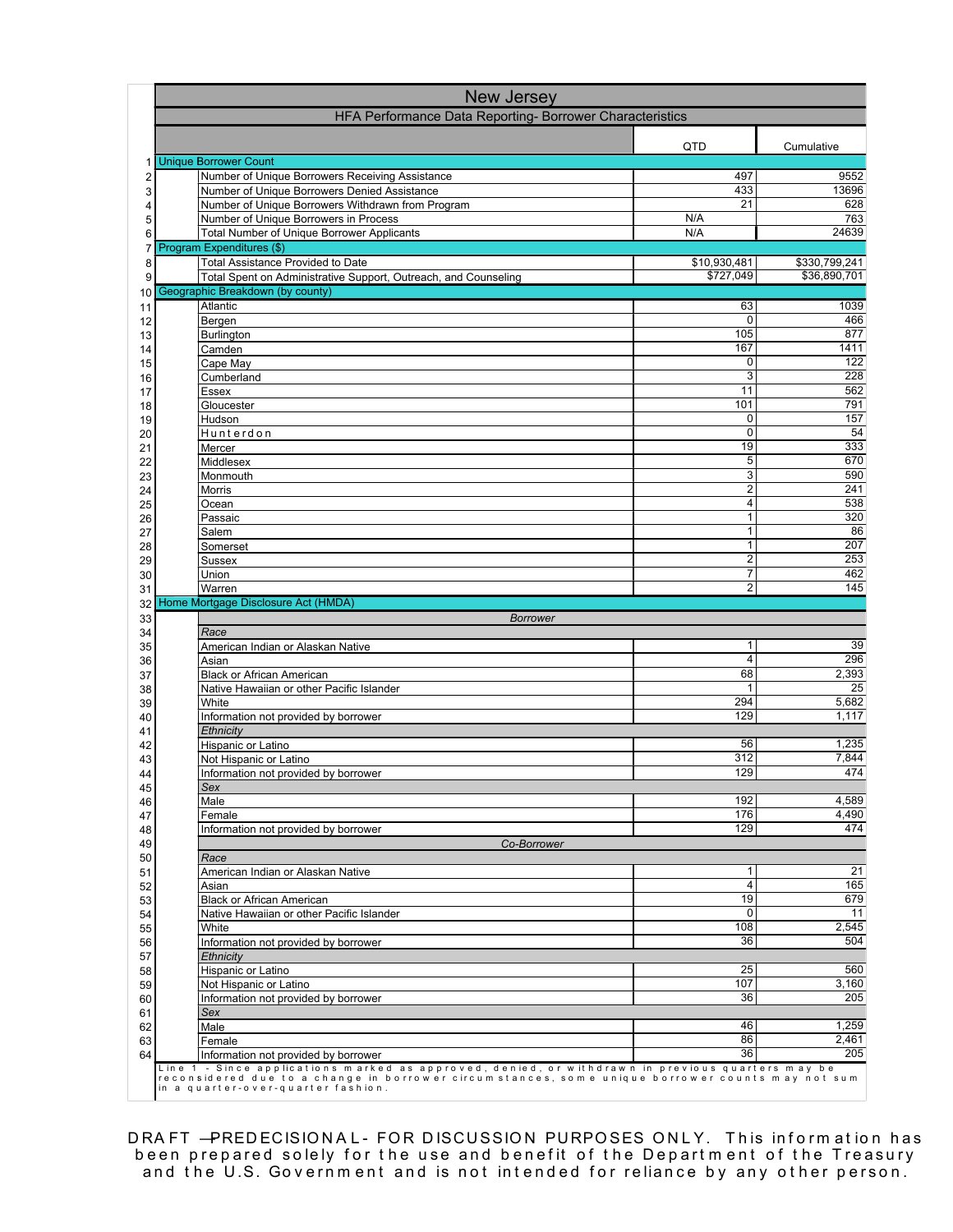|          | <b>New Jersey</b>                                                                                      |                     |                                  |
|----------|--------------------------------------------------------------------------------------------------------|---------------------|----------------------------------|
|          | HFA Performance Data Reporting- Program Performance                                                    |                     |                                  |
|          | HomeKeeper Program                                                                                     |                     |                                  |
|          |                                                                                                        | QTD                 | Cumulative                       |
|          | Program Intake/Evaluation                                                                              |                     |                                  |
| 2        | Approved                                                                                               | 3                   | 1,639                            |
| 3        | Number of Borrowers Receiving Assistance<br>% of Total Number of Applications                          | N/A                 | 36.29%                           |
| 5        | Denied                                                                                                 |                     |                                  |
| 6        | Number of Borrowers Denied                                                                             | 0                   | 2,578                            |
| 7<br>8   | % of Total Number of Applications<br>Withdrawn                                                         | N/A                 | 57.09%                           |
| 9        | Number of Borrowers Withdrawn                                                                          | 8                   | 299                              |
| 10       | % of Total Number of Applications                                                                      | N/A                 | 6.62%                            |
| 11       | In Process<br>Number of Borrowers In Process                                                           | N/A                 | $\Omega$                         |
| 12<br>13 | % of Total Number of Applications                                                                      | N/A                 | $0.00\%$                         |
| 14       | Total                                                                                                  |                     |                                  |
| 15       | <b>Total Number of Borrowers Applied</b>                                                               | N/A                 | 4,516                            |
| 16       | Number of Borrowers Participating in Other HFA HHF Programs or<br>Program Components                   | N/A                 | N/A                              |
| 17       | <b>Program Characteristics</b>                                                                         |                     |                                  |
| 18       | <b>General Characteristics</b>                                                                         |                     |                                  |
| 19       | Median 1st Lien Housing Payment Before Assistance                                                      | \$2,477<br>\$0      | \$1,641                          |
| 20<br>21 | Median 1st Lien Housing Payment After Assistance<br>Median Length of Time Borrower Receives Assistance | N/A                 | \$0<br>9                         |
| 22       | Median Assistance Amount                                                                               | \$16,039            | \$29,567                         |
| 23       | <b>Assistance Characteristics</b>                                                                      |                     |                                  |
| 24       | Assistance Provided to Date                                                                            | \$3,662,263         | \$48,708,873                     |
| 25<br>26 | <b>Other Characteristics</b><br>Current                                                                |                     |                                  |
| 27       | Number                                                                                                 | 1                   | 312                              |
| 28       | %                                                                                                      | 33.33%              | 19.04%                           |
| 29       | Delinquent (30+)                                                                                       | 0                   | 152                              |
| 30<br>31 | Number<br>%                                                                                            | 0.00%               | 9.27%                            |
| 32       | Delinquent (60+)                                                                                       |                     |                                  |
| 33       | Number                                                                                                 | 1                   | 206                              |
| 34<br>35 | %<br>Delinguent (90+)                                                                                  | 33.33%              | 12.57%                           |
| 36       | Number                                                                                                 |                     | 969                              |
| 37       | $\frac{0}{0}$                                                                                          | 33.33%              | 59.12%                           |
| 38       | Borrower Income (\$)<br>Above \$90,000                                                                 | 33.33%              | 10.68%                           |
| 39<br>40 | \$70,000-\$89,000                                                                                      | 33.33%              | 8.91%                            |
| 41       | \$50,000-\$69,000                                                                                      | 0.00%               | 14.89%                           |
| 42       | <b>Below \$50,000</b>                                                                                  | 33.33%              | 65.52%                           |
| 44       | 43 Hardship<br>Unemployment                                                                            | $\overline{c}$      | 1,239                            |
| 45       | Underemployment                                                                                        | $\mathbf{1}$        | 400                              |
| 46       | <b>Divorce</b>                                                                                         | 0                   | $\mathbf{0}$                     |
| 47       | <b>Medical Condition</b>                                                                               | 0<br>$\overline{0}$ | $\overline{0}$<br>$\overline{0}$ |
| 48<br>49 | Death<br>Other                                                                                         | 0                   | $\mathbf{0}$                     |
|          | 50 Program Outcomes                                                                                    |                     |                                  |
|          | Borrowers No Longer in the HHF Program (Program Completion/                                            | 200                 | 930                              |
| 51       | Transition or Alternative Outcomes)                                                                    |                     |                                  |
| 53       | 52 Alternative Outcomes<br><b>Foreclosure Sale</b>                                                     |                     |                                  |
| 54       | Number                                                                                                 | 0                   | $\mathbf{0}$                     |
| 55       | $\%$                                                                                                   | 0.00%               | $0.00\%$                         |
| 56       | Cancelled                                                                                              | 0                   | $\Omega$                         |
| 57<br>58 | Number<br>%                                                                                            | 0.00%               | 0.00%                            |
| 59       | Deed in Lieu                                                                                           |                     |                                  |
| 60       | Number                                                                                                 | 0                   | $\mathbf{0}$                     |
| 61<br>62 | %<br><b>Short Sale</b>                                                                                 | 0.00%               | $0.00\%$                         |
| 63       | Number                                                                                                 | 0                   | $\mathbf{0}$                     |
| 64       | $\%$                                                                                                   | 0.00%               | $0.00\%$                         |

DRA FT —PREDECISIONAL- FOR DISCUSSION PURPOSES ONLY. This information has been prepared solely for the use and benefit of the Department of the Treasury and the U.S. Government and is not intended for reliance by any other person.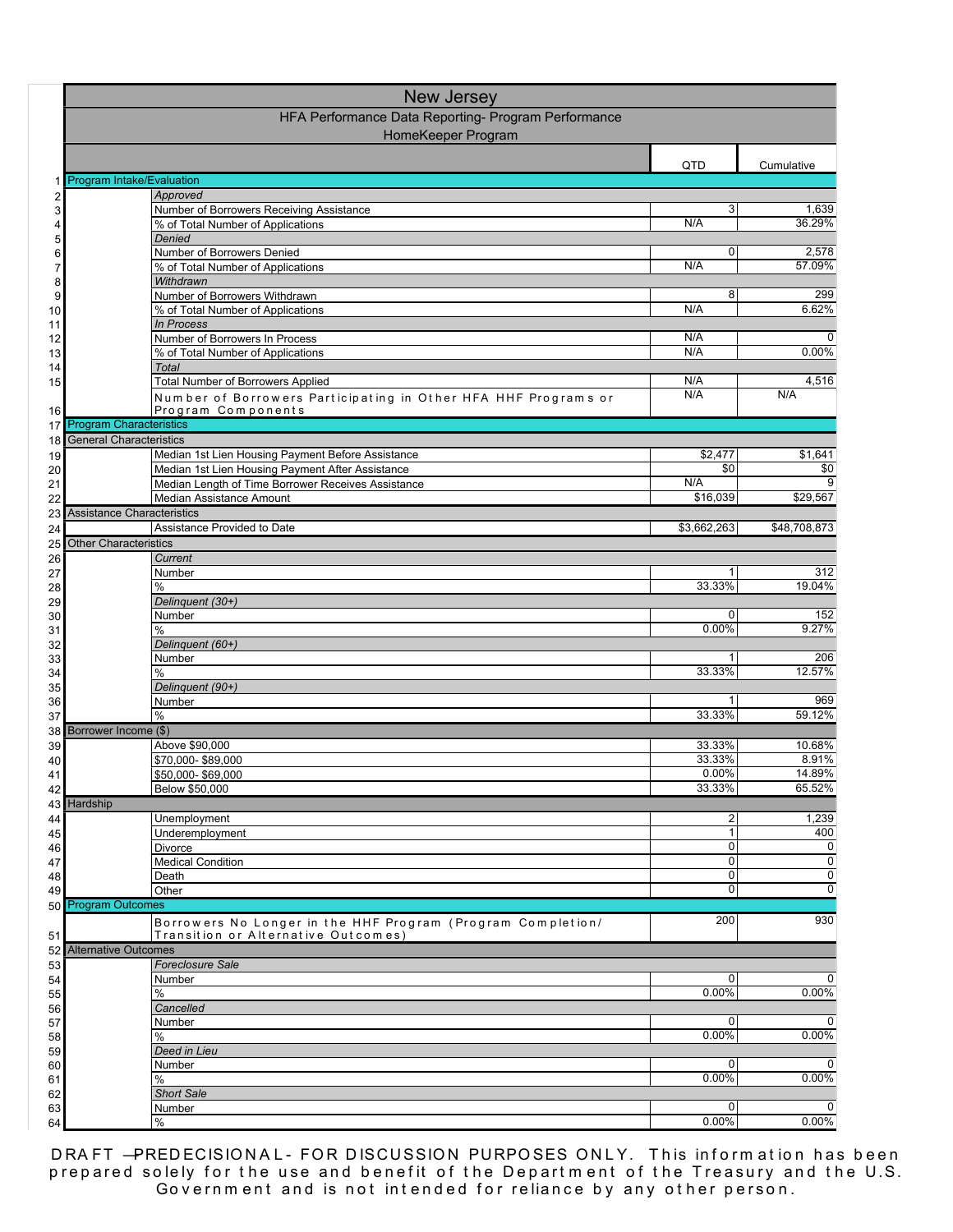|                 | 65 Program Completion/ Transition                |          |          |
|-----------------|--------------------------------------------------|----------|----------|
| 66              | Loan Modification Program                        |          |          |
| 67              | <b>Number</b>                                    | N/A      | N/A      |
| 68              | %                                                | N/A      | N/A      |
| 69              | Re-employed/ Regain Appropriate Employment Level |          |          |
| 70              | Number                                           |          |          |
| 71              | %                                                | $0.00\%$ | 0.00%    |
| 72 <sub>1</sub> | Reinstatement/Current/Payoff                     |          |          |
| 73              | <b>Number</b>                                    | 200      | 930      |
| 74              | $\frac{0}{0}$                                    | 100.00%  | 100.00%  |
| 75              | Other - Borrower Still Owns Home                 |          |          |
| 76              | Number                                           |          |          |
| 77              | %                                                | $0.00\%$ | $0.00\%$ |
|                 |                                                  |          |          |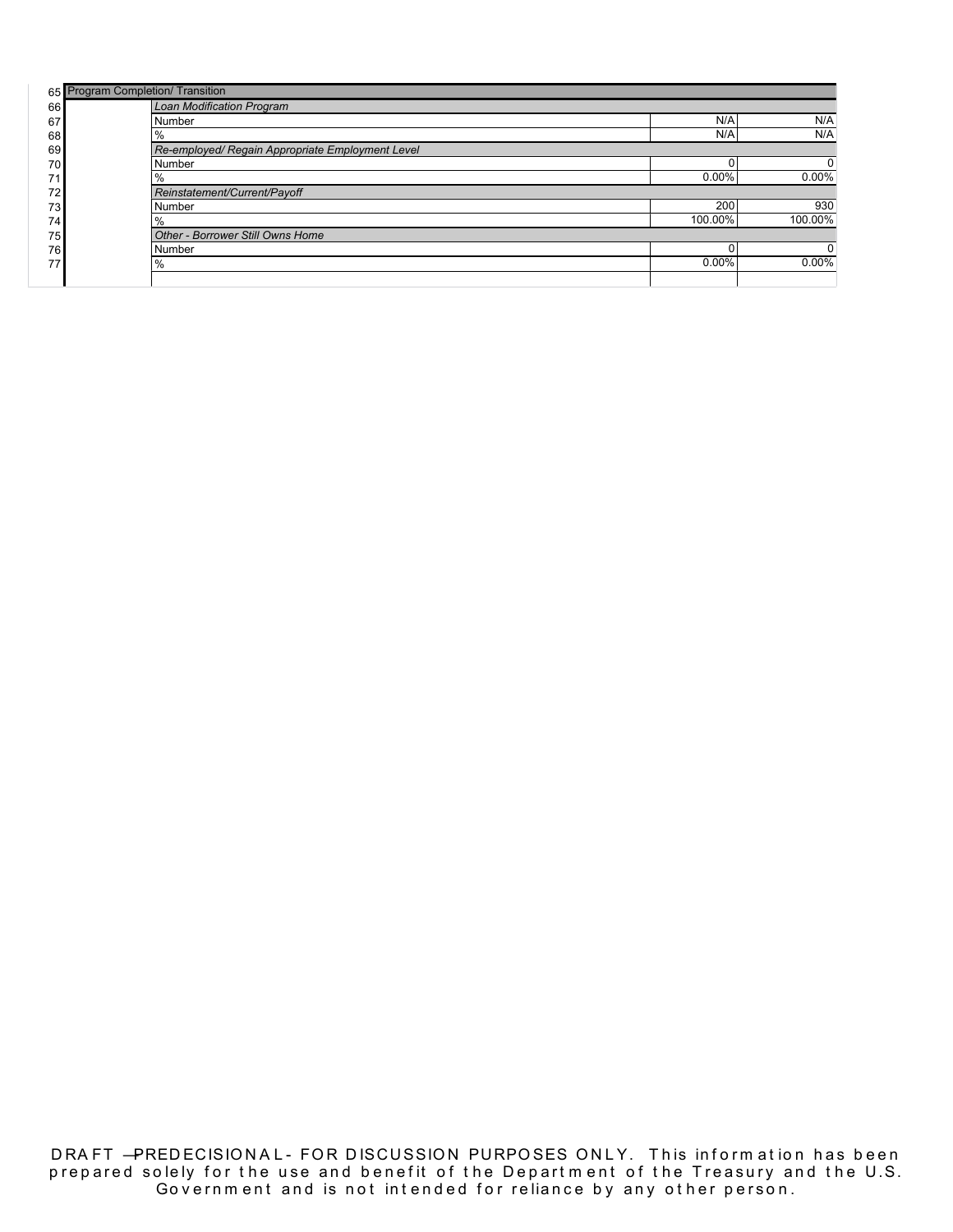|                            | <b>New Jersey</b>                                                                                     |                         |                  |  |
|----------------------------|-------------------------------------------------------------------------------------------------------|-------------------------|------------------|--|
|                            | HFA Performance Data Reporting- Program Performance                                                   |                         |                  |  |
|                            | Home Saver Program                                                                                    |                         |                  |  |
|                            |                                                                                                       | QTD                     | Cumulative       |  |
|                            | <b>Program Intake/Evaluation</b>                                                                      |                         |                  |  |
| $\overline{\mathbf{c}}$    | Approved                                                                                              | 62                      | 737              |  |
| 3<br>4                     | Number of Borrowers Receiving Assistance<br>% of Total Number of Applications                         | N/A                     | 13.08%           |  |
| 5                          | Denied                                                                                                |                         |                  |  |
| 6                          | Number of Borrowers Denied                                                                            | 433                     | 4447             |  |
| 7<br>8                     | % of Total Number of Applications<br>Withdrawn                                                        | N/A                     | 78.93%           |  |
| 9                          | Number of Borrowers Withdrawn                                                                         | 13                      | 383              |  |
| 10                         | % of Total Number of Applications                                                                     | N/A                     | 6.79%            |  |
| 11                         | In Process                                                                                            | N/A                     | 67               |  |
| 12<br>13                   | Number of Borrowers In Process<br>% of Total Number of Applications                                   | N/A                     | 1.20%            |  |
| 14                         | <b>Total</b>                                                                                          |                         |                  |  |
| 15                         | <b>Total Number of Borrowers Applied</b>                                                              | N/A                     | 5634             |  |
| 16                         | Number of Borrowers Participating in Other HFA HHF Programs or<br>Program Components                  | N/A                     | N/A              |  |
| 17 <sup>1</sup>            | <b>Program Characteristics</b>                                                                        |                         |                  |  |
| 18                         | <b>General Characteristics</b>                                                                        |                         |                  |  |
| 19                         | Median 1st Lien Housing Payment Before Assistance                                                     | \$1,552                 | \$1,555          |  |
| 20                         | Median 1st Lien Housing Payment After Assistance<br>Median 2nd Lien Housing Payment Before Assistance | \$1,352<br>\$200        | \$1,452<br>\$228 |  |
| 21<br>22                   | Median 2nd Lien Housing Payment After Assistance                                                      | N/A                     | N/A              |  |
| 23                         | Median 1st Lien UPB Before Program Entry                                                              | \$180,587               | \$192,256        |  |
| 24                         | Median 1st Lien UPB After Program Entry                                                               | \$149,406               | \$160,235        |  |
| 25<br>26                   | Median 2nd Lien UPB Before Program Entry<br>Median 2nd Lien UPB After Program Entry                   | \$26,114<br>N/A         | \$37,041<br>N/A  |  |
| 27                         | <b>Median Principal Forgiveness</b>                                                                   | \$29,426                | \$28,598         |  |
| 28                         | Median Assistance Amount                                                                              | \$50,000                | \$50,000         |  |
|                            | 29 Assistance Characteristics                                                                         |                         |                  |  |
|                            |                                                                                                       |                         |                  |  |
| 30                         | Assistance Provided to Date                                                                           | \$2,928,217             | \$33,304,196     |  |
| 31                         | <b>Other Characteristics</b>                                                                          |                         |                  |  |
| 32<br>33                   | Current<br>Number                                                                                     | 7                       | 109              |  |
| 34                         | $\%$                                                                                                  | 11.29%                  | 14.79%           |  |
| 35                         | Delinquent (30+)                                                                                      |                         |                  |  |
| 36                         | Number<br>%                                                                                           | 0<br>0.00%              | 50<br>6.78%      |  |
| 37<br>38                   | Delinguent (60+)                                                                                      |                         |                  |  |
| 39                         | Number                                                                                                | 5                       | 46               |  |
| 40                         | %                                                                                                     | 8.06%                   | 6.24%            |  |
| 41<br>42                   | Delinquent (90+)<br>Number                                                                            | 50                      | 532              |  |
| 43                         | %                                                                                                     | 80.65%                  | 72.19%           |  |
|                            | Current Combined Loan to Value Ratio (CLTV)                                                           |                         |                  |  |
|                            | < 100%                                                                                                | 19.35%                  | 21.11%           |  |
| 44<br>45<br>46<br>47       | 100%-119%<br>120%-139%                                                                                | 35.48%<br>20.97%        | 33.59%<br>22.84% |  |
| 48                         | 140%-159%                                                                                             | 9.68%                   | 12.28%           |  |
| 49                         | $>=160%$                                                                                              | 14.52%                  | 10.18%           |  |
|                            | 50 Borrower Income (\$)                                                                               | 6.45%                   |                  |  |
|                            | Above \$90,000<br>\$70,000-\$89,000                                                                   | 11.29%                  | 6.33%<br>14.40%  |  |
|                            | \$50,000-\$69,000                                                                                     | 27.42%                  | 32.25%           |  |
|                            | Below \$50,000                                                                                        | 54.84%                  | 47.02%           |  |
| 51<br>52<br>53<br>54       | 55 Hardship                                                                                           |                         |                  |  |
|                            | Unemployment<br>Underemployment                                                                       | 38<br>9                 | 378<br>224       |  |
|                            | Divorce                                                                                               | 0                       | 9                |  |
|                            | <b>Medical Condition</b>                                                                              | $\overline{\mathbf{c}}$ | 42               |  |
| 56<br>57<br>58<br>59<br>60 | Death                                                                                                 | 5<br>8                  | $\overline{29}$  |  |
| 61                         | Other<br>62 Program Outcomes                                                                          |                         | 55               |  |
| 63                         | Borrowers No Longer in the HHF Program (Program Completion/<br>Transition or Alternative Outcomes)    | 59                      | 642              |  |

DRA FT —PREDECISIONAL- FOR DISCUSSION PURPOSES ONLY. This information has been prepared solely for the use and benefit of the Department of the Treasury and the U.S. Government and is not intended for reliance by any other person.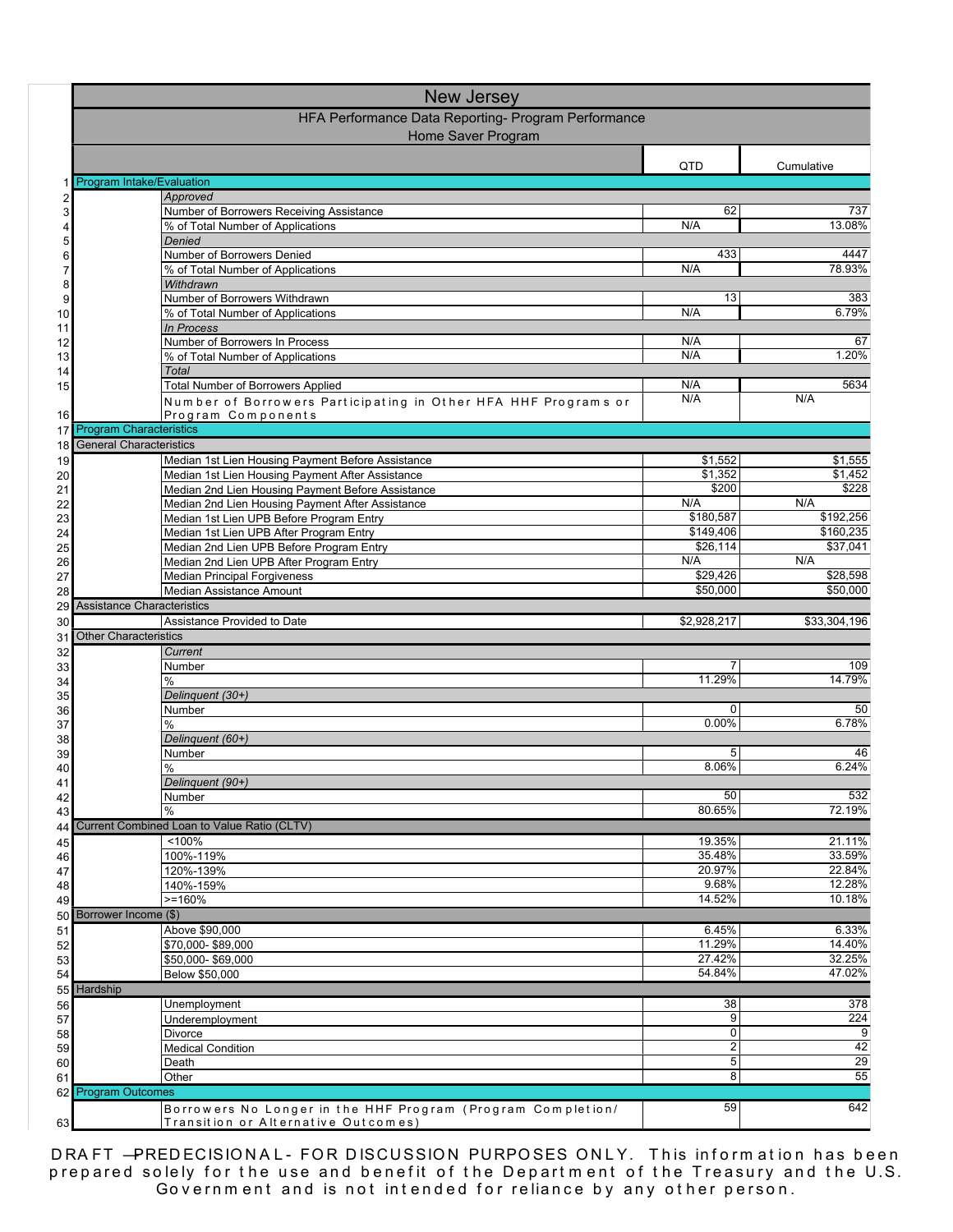|    | 64 Alternative Outcomes                                                                                                                                                                                                                                         |          |
|----|-----------------------------------------------------------------------------------------------------------------------------------------------------------------------------------------------------------------------------------------------------------------|----------|
| 65 | <b>Foreclosure Sale</b>                                                                                                                                                                                                                                         |          |
| 66 | 0<br>Number                                                                                                                                                                                                                                                     | O        |
| 67 | 0.00%<br>%                                                                                                                                                                                                                                                      | $0.00\%$ |
| 68 | Cancelled                                                                                                                                                                                                                                                       |          |
| 69 | 0<br>Number                                                                                                                                                                                                                                                     | $\Omega$ |
| 70 | $0.00\%$<br>$\%$                                                                                                                                                                                                                                                | $0.00\%$ |
| 71 | Deed in Lieu                                                                                                                                                                                                                                                    |          |
| 72 | 0<br>Number                                                                                                                                                                                                                                                     | 0        |
| 73 | 0.00%<br>%                                                                                                                                                                                                                                                      | $0.00\%$ |
| 74 | <b>Short Sale</b>                                                                                                                                                                                                                                               |          |
| 75 | 0<br><b>Number</b>                                                                                                                                                                                                                                              | $\Omega$ |
| 76 | $0.00\%$<br>%                                                                                                                                                                                                                                                   | $0.00\%$ |
| 77 | Program Completion/ Transition                                                                                                                                                                                                                                  |          |
| 78 | <b>Loan Modification Program</b>                                                                                                                                                                                                                                |          |
| 79 | 59<br>Number                                                                                                                                                                                                                                                    | 642      |
| 80 | 100.00%<br>$\frac{0}{0}$                                                                                                                                                                                                                                        | 100.00%  |
| 81 | Reinstatement/Current/Payoff                                                                                                                                                                                                                                    |          |
| 82 | N/A<br>Number                                                                                                                                                                                                                                                   | N/A      |
| 83 | N/A<br>%                                                                                                                                                                                                                                                        | N/A      |
| 84 | <b>Other - Borrower Still Owns Home</b>                                                                                                                                                                                                                         |          |
| 85 | N/A<br>Number                                                                                                                                                                                                                                                   | N/A      |
| 86 | N/A<br>$\frac{0}{0}$                                                                                                                                                                                                                                            | N/A      |
|    | Lines 45-49 - Percentage are based on loans funded after 10/1/2016. For the current quarter the<br>percentage is based on 429 loans. Lines 45-49 - When an applicant that received HS applies for HK it may<br>change CLTV totals based on updated information. |          |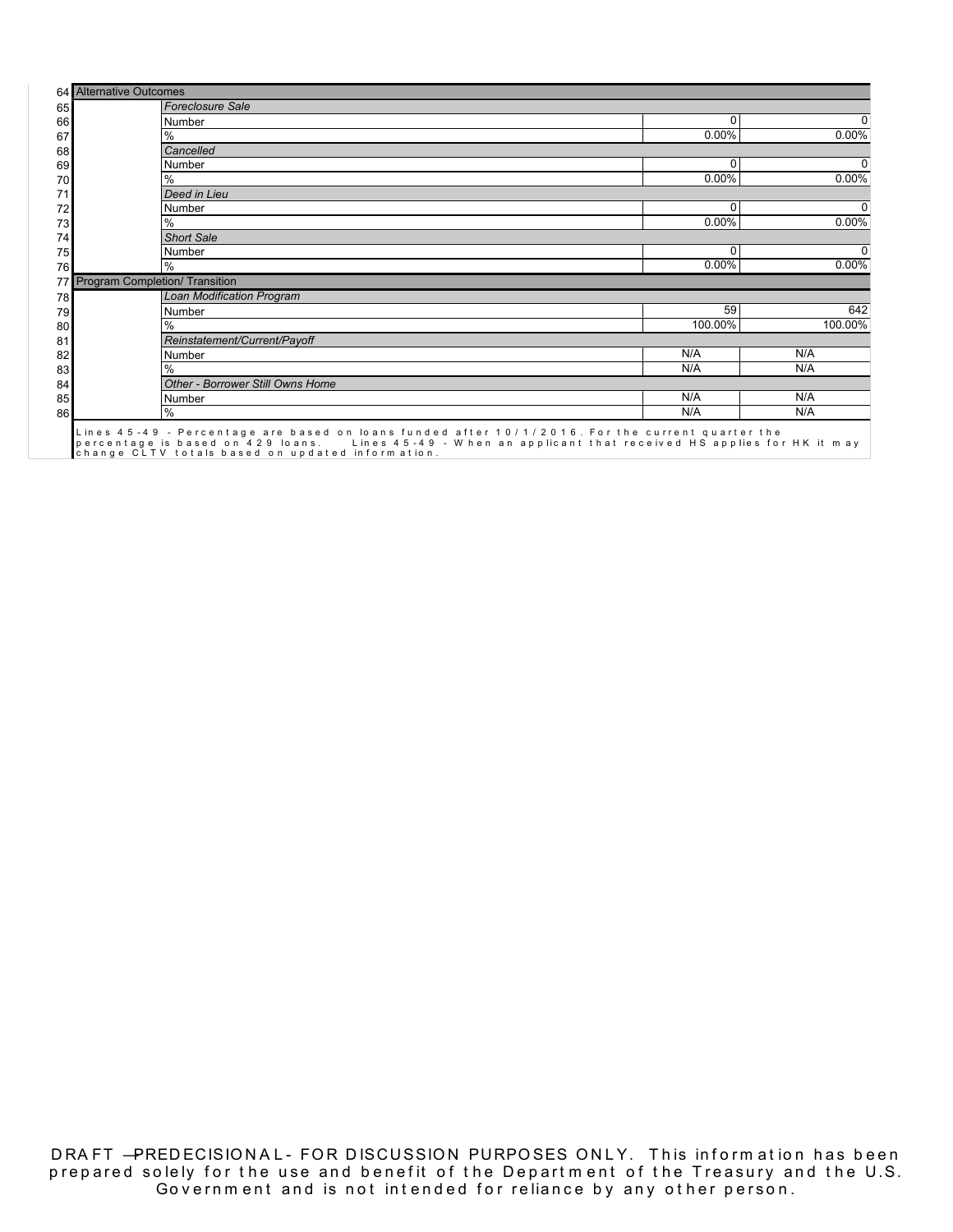|          | New Jersey                                                                                         |            |                |
|----------|----------------------------------------------------------------------------------------------------|------------|----------------|
|          | HFA Performance Data Reporting- Program Performance                                                |            |                |
|          | HomeKeeper Program                                                                                 |            |                |
|          |                                                                                                    | QTD        | Cumulative     |
| 1        | Program Intake/Evaluation                                                                          |            |                |
| 2<br>3   | Approved<br>Number of Borrowers Receiving Assistance                                               | N/A        | 6005           |
|          | % of Total Number of Applications                                                                  | N/A        | 45.86%         |
| 5        | Denied                                                                                             |            |                |
| 6<br>7   | Number of Borrowers Denied<br>% of Total Number of Applications                                    | N/A<br>N/A | 6952<br>53.10% |
| 8        | Withdrawn                                                                                          |            |                |
| 9        | Number of Borrowers Withdrawn                                                                      | N/A<br>N/A | 136<br>1.04%   |
| 10<br>11 | % of Total Number of Applications<br><b>In Process</b>                                             |            |                |
| 12       | Number of Borrowers In Process                                                                     | N/A        | N/A            |
| 13       | % of Total Number of Applications                                                                  | N/A        | N/A            |
| 14<br>15 | <b>Total</b><br><b>Total Number of Borrowers Applied</b>                                           | N/A        | 13093          |
|          | Number of Borrowers Participating in Other HFA HHF Programs or                                     | N/A        | N/A            |
| 16       | Program Components                                                                                 |            |                |
| 17       | <b>Program Characteristics</b><br><b>General Characteristics</b>                                   |            |                |
| 18<br>19 | Median 1st Lien Housing Payment Before Assistance                                                  | N/A        | 1662           |
| 20       | Median 1st Lien Housing Payment After Assistance                                                   | N/A        | 0              |
| 21       | Median Length of Time Borrower Receives Assistance<br>Median Assistance Amount                     | N/A<br>N/A | 19<br>43072    |
| 22<br>23 | <b>Assistance Characteristics</b>                                                                  |            |                |
| 24       | Assistance Provided to Date                                                                        | N/A        | \$230,706,171  |
| 25       | <b>Other Characteristics</b>                                                                       |            |                |
| 26<br>27 | Current<br>Number                                                                                  | N/A        | 1633           |
| 28       | %                                                                                                  | N/A        | 27.19%         |
| 29       | Delinquent (30+)                                                                                   |            |                |
| 30       | Number<br>%                                                                                        | N/A<br>N/A | 503<br>8.38%   |
| 31<br>32 | Delinquent (60+)                                                                                   |            |                |
| 33       | Number                                                                                             | N/A        | 428            |
| 34       | %                                                                                                  | N/A        | 7.13%          |
| 35<br>36 | Delinquent (90+)<br>Number                                                                         | N/A        | 3441           |
| 37       | $\frac{0}{0}$                                                                                      | N/A        | 57.30%         |
| 38       | <b>Program Outcomes</b>                                                                            |            |                |
| 39       | Borrowers No Longer in the HHF Program (Program Completion/<br>Transition or Alternative Outcomes) | N/A        | 6005           |
| 40       | <b>Alternative Outcomes</b>                                                                        |            |                |
| 41       | <b>Foreclosure Sale</b>                                                                            |            |                |
| 42       | Number<br>$\%$                                                                                     | N/A<br>N/A | $0.00\%$       |
| 43<br>44 | Cancelled                                                                                          |            |                |
| 45       | Number                                                                                             | N/A        | $\mathbf 0$    |
| 46       | %<br>Deed in Lieu                                                                                  | N/A        | 0.00%          |
| 47<br>48 | Number                                                                                             | N/A        | 0              |
| 49       | %                                                                                                  | N/A        | 0.00%          |
| 50       | <b>Short Sale</b>                                                                                  |            | 0              |
| 51<br>52 | Number<br>%                                                                                        | N/A<br>N/A | 0.00%          |
| 53       | <b>Program Completion/ Transition</b>                                                              |            |                |
| 54       | Loan Modification Program                                                                          |            |                |
| 55<br>56 | Number<br>%                                                                                        | N/A<br>N/A | 13<br>0.21%    |
| 57       | Re-employed/ Regain Appropriate Employment Level                                                   |            |                |
| 58       | Number                                                                                             | N/A        | 40             |
| 59       | %                                                                                                  | N/A        | 0.67%          |
| 60<br>61 | Reinstatement/Current/Payoff<br>Number                                                             | N/A        | 3218           |
| 62       | %                                                                                                  | N/A        | 53.59%         |
| 63       | Other - Borrower Still Owns Home                                                                   |            |                |
| 64<br>65 | Number<br>%                                                                                        | N/A<br>N/A | 2734<br>45.53% |
|          |                                                                                                    |            |                |

DRA FT —PREDECISIONAL- FOR DISCUSSION PURPOSES ONLY. This information has been prepared solely for the use and benefit of the Department of the Treasury and the U.S. Government and is not intended for reliance by any other person.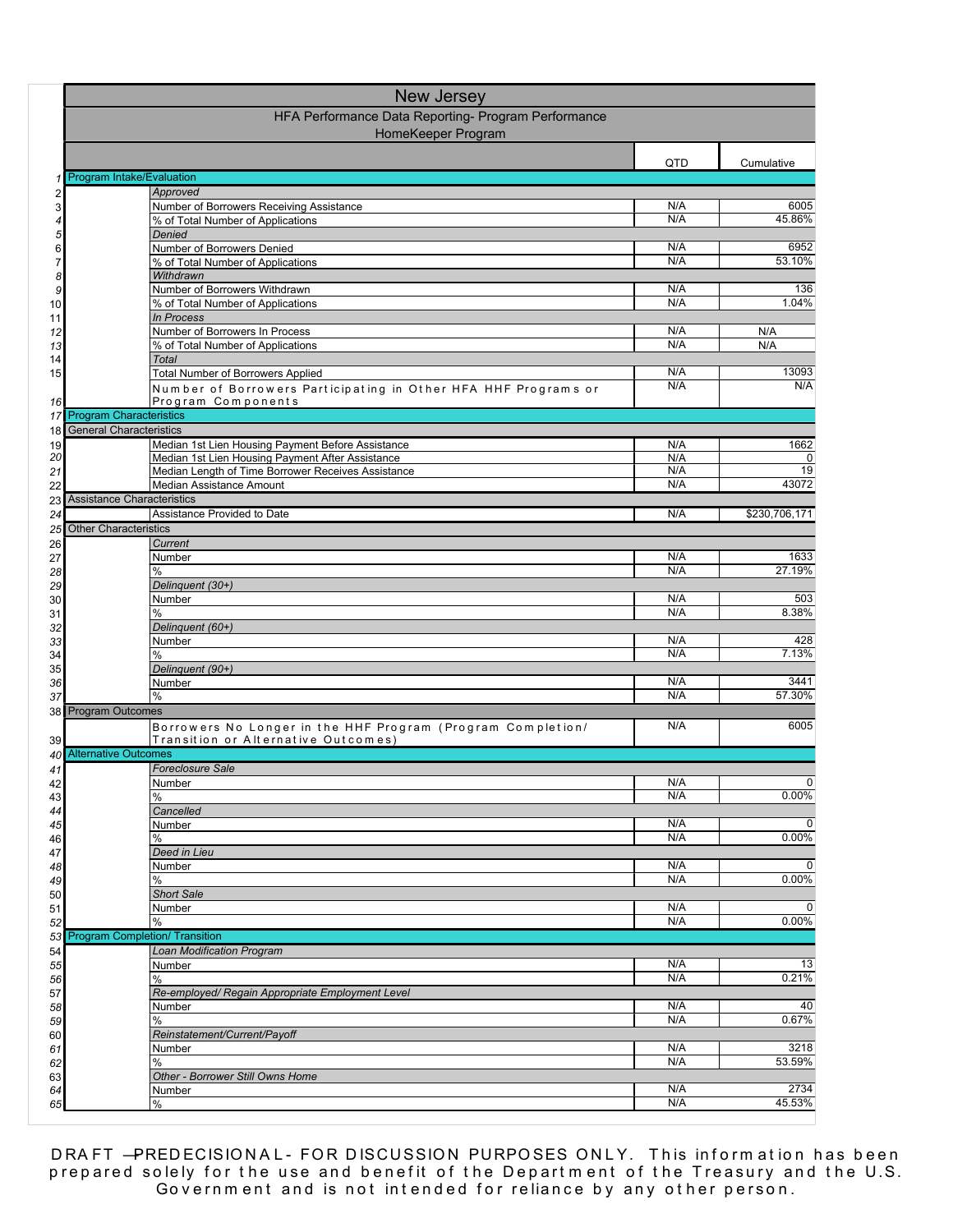|          | New Jersey                      |                                                                                 |                     |                      |
|----------|---------------------------------|---------------------------------------------------------------------------------|---------------------|----------------------|
|          |                                 | HFA Performance Data Reporting- Program Performance                             |                     |                      |
|          |                                 | HomeSeeker Down Payment Assistance Program                                      |                     |                      |
|          |                                 |                                                                                 | QTD                 | Cumulative           |
| 1        | Program Intake/Evaluation       |                                                                                 |                     |                      |
| 2        |                                 | Funded                                                                          |                     |                      |
| 3        |                                 | Number of Borrowers Receiving Assistance                                        | 434                 | 1310<br>65.24%       |
| 4<br>5   |                                 | % of Total Number of Submissions<br>Denied                                      | N/A                 |                      |
| 6        |                                 | Number of Borrowers Denied                                                      | 0                   | 2                    |
| 7        |                                 | % of Total Number of Submissions                                                | N/A                 | 0.09%                |
| 8<br>9   |                                 | Withdrawn<br>Number of Borrowers Withdrawn                                      | 0                   |                      |
| 10       |                                 | % of Total Number of Submissions                                                | N/A                 | 0.00%                |
| 11       |                                 | <b>In Process</b>                                                               |                     |                      |
| 12       |                                 | Number of Borrowers In Process                                                  | N/A                 | 696                  |
| 13<br>14 |                                 | % of Total Number of Submissions<br>Total                                       | N/A                 | 34.67%               |
| 15       |                                 | Total Number of Borrowers Submitted for Assistance                              | N/A                 | 2008                 |
|          |                                 | Number of Borrowers that Previously Participated in Other HFA                   | 0                   |                      |
| 16       |                                 | HHF Programs                                                                    |                     |                      |
| 17       | <b>Program Characteristics</b>  | Loan Characteristics at Origination                                             |                     |                      |
| 18<br>19 |                                 | Median Purchase Price                                                           | \$159,900           | \$162,250            |
| 20       |                                 | Median Credit Score                                                             | 684                 | 685                  |
| 21       |                                 | Median DTI                                                                      | 26.73%              | 27.02%               |
| 22       | Assistance Characteristics      |                                                                                 |                     |                      |
| 23<br>24 | <b>Borrower Characteristics</b> | Assistance Provided to Date                                                     | \$4,340,000         | \$18,080,000         |
| 25       | Borrower Income (\$)            |                                                                                 |                     |                      |
| 26       |                                 | Above \$90,000                                                                  | 23.84%              | 20.51%               |
| 27       |                                 | \$70,000-\$89,000                                                               | 26.76%              | 21.99%               |
| 28<br>29 |                                 | \$50,000-\$69,000<br>Below \$50,000                                             | 29.68%<br>19.71%    | 33.80%<br>23.70%     |
| 30       |                                 | Home Mortgage Disclosure Act (HMDA)                                             |                     |                      |
| 31       |                                 | <b>Borrower</b>                                                                 |                     |                      |
| 32       |                                 | Race                                                                            |                     |                      |
| 33       |                                 | American Indian or Alaskan Native                                               | 0<br>$\overline{4}$ | $\overline{2}$<br>23 |
| 34<br>35 |                                 | Asian<br><b>Black or African American</b>                                       | 50                  | 185                  |
| 36       |                                 | Native Hawaiian or other Pacific Islander                                       | 1                   | $\overline{2}$       |
| 37       |                                 | White                                                                           | 262                 | 919                  |
| 38       |                                 | Information not provided by borrower<br>Ethnicity                               | 117                 | 179                  |
| 39<br>40 |                                 | Hispanic or Latino                                                              | 44                  | 163                  |
| 41       |                                 | Not Hispanic or Latino                                                          | 273                 | 968                  |
| 42       |                                 | Information not provided by borrower                                            | 117                 | 179                  |
| 43<br>44 |                                 | Sex<br>Male                                                                     | 162                 | 663                  |
| 45       |                                 | Female                                                                          | 155                 | 468                  |
| 46       |                                 | Information not provided by borrower                                            | 117                 | 179                  |
| 47       |                                 | Co-Borrower                                                                     |                     |                      |
| 48<br>49 |                                 | Race<br>American Indian or Alaskan Native                                       | 1                   | $\overline{c}$       |
| 50       |                                 | Asian                                                                           | 4                   | 13                   |
| 51       |                                 | Black or African American                                                       | 13                  | 41                   |
| 52       |                                 | Native Hawaiian or other Pacific Islander<br>White                              | 0<br>91             | 0<br>308             |
| 53<br>54 |                                 | Information not provided by borrower                                            | 34                  | 49                   |
| 55       |                                 | Ethnicity                                                                       |                     |                      |
| 56       |                                 | Hispanic or Latino                                                              | 21                  | 55                   |
| 57<br>58 |                                 | Not Hispanic or Latino<br>Information not provided by borrower                  | 88<br>34            | 309<br>49            |
| 59       |                                 | Sex                                                                             |                     |                      |
| 60       |                                 | Male                                                                            | 40                  | 111                  |
| 61       |                                 | Female                                                                          | 69                  | 253                  |
| 62<br>63 |                                 | Information not provided by borrower<br>Geographic Breakdown (by Targeted Area) | 34                  | 49                   |
| 64       |                                 | Atlantic                                                                        | 53                  | 266                  |
| 65       |                                 | Burlington                                                                      | 97                  | 106                  |
| 66       |                                 | Camden                                                                          | 158                 | 535                  |
| 67       |                                 | Essex<br>Gloucester                                                             | 7<br>99             | 39<br>291            |
| 68<br>69 |                                 | Mercer                                                                          | 17                  | 19                   |
| 70       |                                 | Passaic                                                                         | 0                   | 12                   |
| 71       |                                 | Union                                                                           | 3                   | 42                   |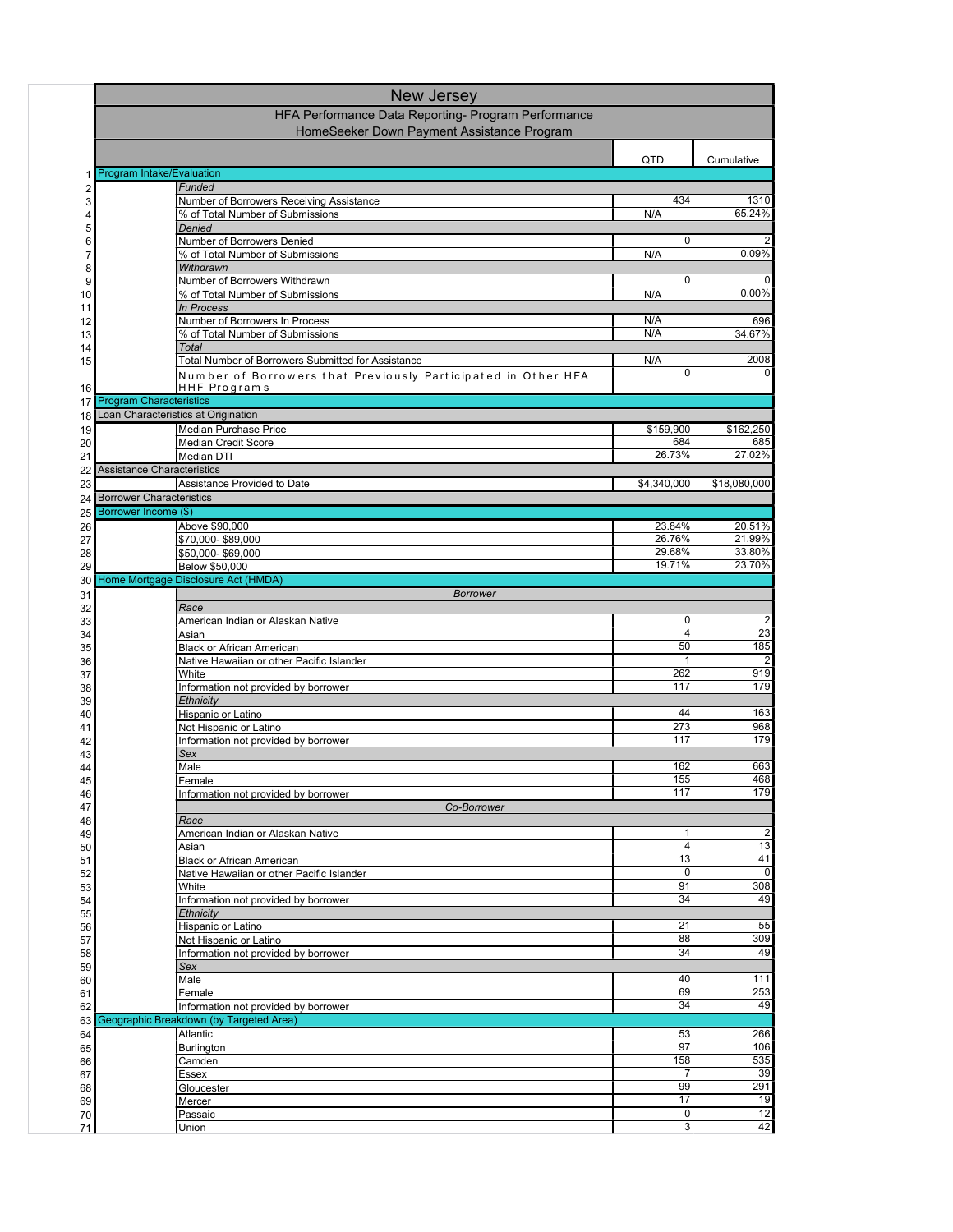|                                   | <b>Data Dictionary</b>                                                                                      |                                                                                                                                                                                                                                                                                                                                                                      |
|-----------------------------------|-------------------------------------------------------------------------------------------------------------|----------------------------------------------------------------------------------------------------------------------------------------------------------------------------------------------------------------------------------------------------------------------------------------------------------------------------------------------------------------------|
|                                   |                                                                                                             | HFA Performance Data Reporting - Borrower Characteristics                                                                                                                                                                                                                                                                                                            |
| <b>Unique Borrower Count</b>      |                                                                                                             | The Following Data Points Are To Be Reported In Aggregate For All Programs:                                                                                                                                                                                                                                                                                          |
|                                   | Number of Unique Borrowers Receiving Assistance<br>Number of Unique Borrowers Denied Assistance             | Total number of unique borrowers having received some form of assistance under any<br>one of the HFA's programs. The total number of borrowers represented in the<br>Geographic Breakdown and HMDA fields should foot to this number.<br>Total number of <i>unique</i> borrowers not receiving assistance under any of the programs                                  |
|                                   | Number of Unique Borrowers Withdrawn from Program                                                           | and not withdrawn.<br>Total number of <i>unique</i> borrowers who do not receive assistance under any program                                                                                                                                                                                                                                                        |
|                                   | Number of Unique Borrowers in Process                                                                       | because of voluntary withdrawal after approval or failure to complete application<br>Total number of <i>unique</i> borrowers who have not been decisioned for any program and<br>are pending review. This should be reported in the Cumulative column only.                                                                                                          |
|                                   | Total Number of Unique Applicants                                                                           | Total number of unique borrowers. This should be the total of the four above fields and<br>reported in the Cumulative column only.                                                                                                                                                                                                                                   |
| <b>Program Expenditures</b>       |                                                                                                             |                                                                                                                                                                                                                                                                                                                                                                      |
|                                   | <b>Total Assistance Provided to Date</b><br>Total Spent on Administrative Support, Outreach, and Counseling | Total amount of assistance disbursed by the HFA across all programs<br>Total amount spent on administrative expenses to support the program(s).                                                                                                                                                                                                                      |
| sographic Bres                    | down (by County<br>All Categories                                                                           | Number of aggregate borrowers assisted in each county listed.                                                                                                                                                                                                                                                                                                        |
|                                   | Home Mortgage Disclosure Act (HMDA)                                                                         | <b>Borrower</b>                                                                                                                                                                                                                                                                                                                                                      |
|                                   | Race                                                                                                        |                                                                                                                                                                                                                                                                                                                                                                      |
|                                   | All Categories<br>Ethnicity                                                                                 | All totals for the aggregate number of borrowers assisted.                                                                                                                                                                                                                                                                                                           |
|                                   | All Categories<br>Sex                                                                                       | All totals for the aggregate number of borrowers assisted.                                                                                                                                                                                                                                                                                                           |
|                                   | All Categories                                                                                              | All totals for the aggregate number of borrowers assisted.<br>Co-Borrower                                                                                                                                                                                                                                                                                            |
|                                   | Race<br>All Categories                                                                                      |                                                                                                                                                                                                                                                                                                                                                                      |
|                                   | Ethnicity                                                                                                   | All totals for the aggregate number of borrowers assisted.                                                                                                                                                                                                                                                                                                           |
|                                   | All Categories<br>Sex                                                                                       | All totals for the aggregate number of borrowers assisted.                                                                                                                                                                                                                                                                                                           |
|                                   | All Categories                                                                                              | All totals for the aggregate number of borrowers assisted.<br>HFA Performance Data Reporting - Program Performance                                                                                                                                                                                                                                                   |
| Program Intake/Evaluation         |                                                                                                             | The Following Data Points Are To Be Reported In Aggregate For All Non-Blight/DPA Programs:                                                                                                                                                                                                                                                                           |
|                                   | Approved                                                                                                    |                                                                                                                                                                                                                                                                                                                                                                      |
|                                   | Number of Borrowers Receiving Assistance<br>% of Total Number of Applications<br>Denied                     | The total number of borrowers receiving assistance for the specific program.<br>Total number of borrowers receiving assistance for the specific program divided by the<br>total number of borrowers who applied for the specific program.                                                                                                                            |
|                                   | Number of Borrowers Denied<br>% of Total Number of Applications                                             | The total number of borrowers denied for assistance for the specific program. A denial<br>is defined as a borrower who has provided the necessary information for consideration<br>for program assistance, but is not approved for assistance under the specific program.<br>Total number of borrowers denied for assistance for the specific program divided by the |
|                                   | Withdrawn                                                                                                   | total number of borrowers who applied for the specific program.                                                                                                                                                                                                                                                                                                      |
|                                   | Number of Borrowers Withdrawn                                                                               | The total number of borrowers withdrawn from the specific program. A withdrawal is<br>defined as a borrower who does not receive assistance under a program because of<br>voluntary withdrawal after approval or failure to complete application despite attempts<br>by the HFA                                                                                      |
|                                   | % of Total Number of Applications                                                                           | Total number of borrowers withdrawn for the specific program divided by the total<br>number of borrowers who applied for the specific program.                                                                                                                                                                                                                       |
|                                   | In Process<br>Number of Borrowers In Process                                                                | The total number of borrowers who have applied for assistance from the specific<br>program that have not been decisioned and are pending review. This should be<br>reported in the Cumulative column only                                                                                                                                                            |
|                                   | % of Total Number of Applications                                                                           | Total number of borrowers who have applied for assistance from the specific program<br>that have not been decisioned and are pending review divided by the total number of<br>borrowers who applied for the specific program.                                                                                                                                        |
|                                   | Total<br>Total Number of Borrowers Applied                                                                  | Total number of borrowers who applied for the specific program (approved, denied,                                                                                                                                                                                                                                                                                    |
|                                   | Number of Borrowers Participating in Other HFA HHF<br>Programs or Program Components                        | withdrawn and in process). This should be reported in the Cumulative column only.<br>Number of borrowers participating in other HFA sponsored HHF programs or other HHF<br>program components (i.e., funded borrowers only).                                                                                                                                         |
|                                   | Program Characteristics (For All Approved Applicants)                                                       |                                                                                                                                                                                                                                                                                                                                                                      |
| <b>General Characteristics</b>    | Median Assistance Amount                                                                                    | Median amount of assistance (\$) disbursed to the lender/servicer on behalf of the<br>borrower. This field may be calculated differently for unemployment assistance                                                                                                                                                                                                 |
| <b>Assistance Characteristics</b> |                                                                                                             | program s                                                                                                                                                                                                                                                                                                                                                            |
| <b>Other Characteristics</b>      | Assistance Provided                                                                                         | Total amount of aggregate assistance disbursed by the HFA (does not include lender<br>matching assistance or borrower partial payments).                                                                                                                                                                                                                             |
|                                   | Current<br>Number                                                                                           | Number of borrowers current at the time of application.                                                                                                                                                                                                                                                                                                              |
|                                   | $\frac{0}{c}$<br>Delinquent (30+)                                                                           | Number of current borrowers divided by the total number of approved applicants.                                                                                                                                                                                                                                                                                      |
|                                   | Number                                                                                                      | Number of borrowers 30+ days delinquent but less than 60 days delinquent at the time<br>of application.                                                                                                                                                                                                                                                              |
|                                   | %                                                                                                           | Number of borrowers 30+ days delinquent but less than 60 days delinquent divided by<br>the total number of approved applicants.                                                                                                                                                                                                                                      |
|                                   | Delinquent (60+)<br>Number                                                                                  | Number of borrowers 60+ days delinquent but less than 90 days delinquent at the time                                                                                                                                                                                                                                                                                 |
|                                   |                                                                                                             | of application.                                                                                                                                                                                                                                                                                                                                                      |
|                                   | %                                                                                                           | Number of borrowers 60+ days delinquent but less than 90 days delinquent divided by<br>the total number of approved applicants.                                                                                                                                                                                                                                      |
|                                   | Delinquent (90+)<br>Number                                                                                  | Number of borrowers 90+ days delinquent at the time of application.                                                                                                                                                                                                                                                                                                  |
| <b>Borrower Income</b>            |                                                                                                             | Number of borrowers 90+ days delinquent divided by the total number of approved                                                                                                                                                                                                                                                                                      |
|                                   | Above \$90,000                                                                                              | Percentage of borrowers assisted with gross annual income \$90,000 or greater,<br>rounded to the nearest hundredth.                                                                                                                                                                                                                                                  |
|                                   | \$70,000-\$89,000                                                                                           | Percentage of borrowers assisted with gross annual income \$70,000-89,000, rounded<br>to the nearest hundredth.                                                                                                                                                                                                                                                      |
|                                   | \$50,000-\$69,000                                                                                           | Percentage of borrowers assisted with gross annual income \$50,000-69,000, rounded<br>to the nearest hundredth.                                                                                                                                                                                                                                                      |
| Hardship                          | Below \$50,000                                                                                              | Percentage of borrowers assisted with gross annual income less than \$50,000, rounded                                                                                                                                                                                                                                                                                |
|                                   | Unemployment<br>Underemployment                                                                             | Number of borrowers assisted with unemployment hardship.<br>Number of borrowers assisted with underemployment hardship.                                                                                                                                                                                                                                              |
|                                   | Divorce                                                                                                     | Number of borrowers assisted with divorce hardship.                                                                                                                                                                                                                                                                                                                  |
|                                   |                                                                                                             | Number of borrowers assisted with medical condition hardship.                                                                                                                                                                                                                                                                                                        |
|                                   | <b>Medical Condition</b><br>Death                                                                           | Number of borrowers assisted with death hardship.                                                                                                                                                                                                                                                                                                                    |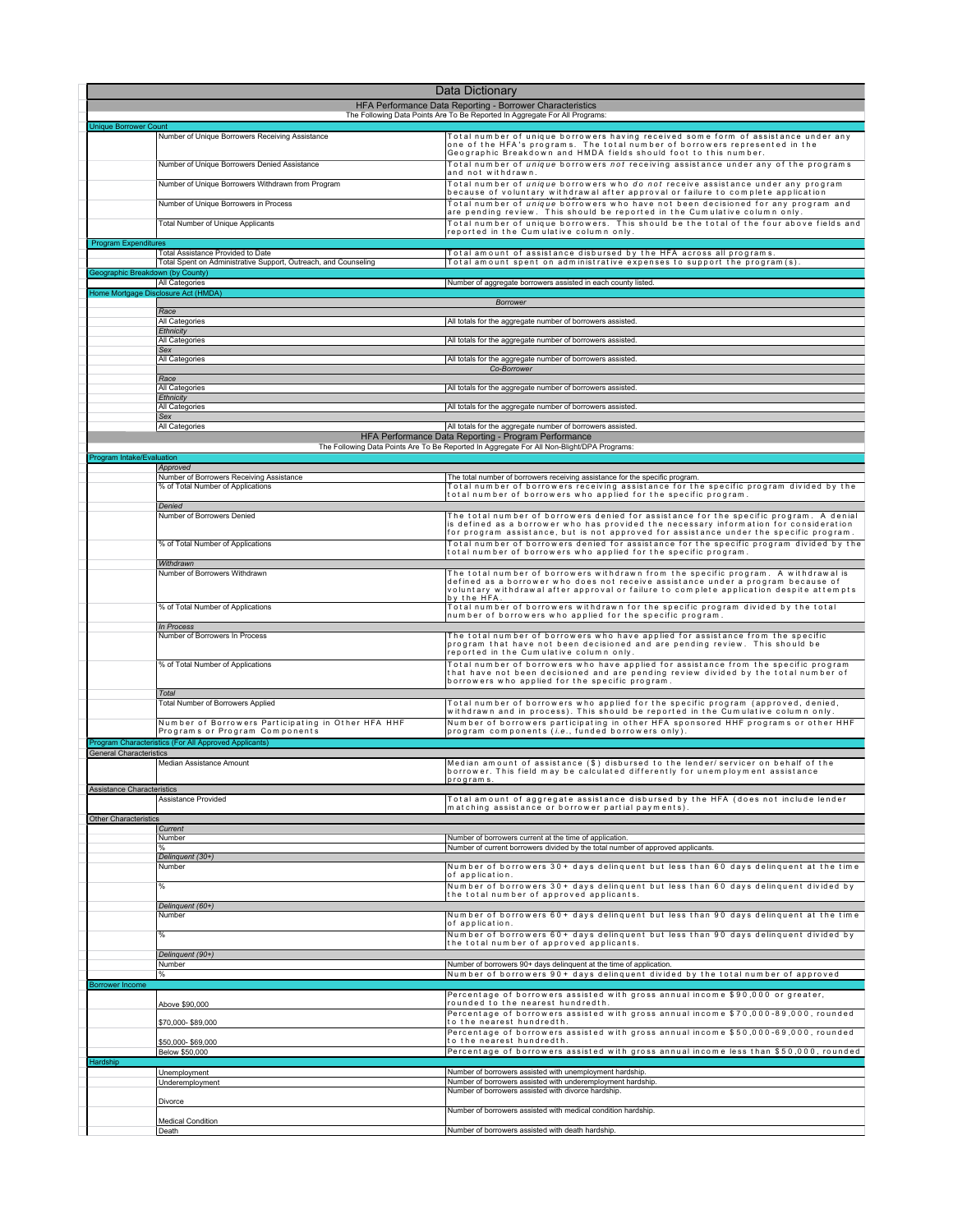|                                       | Other                                                                                                  | Number of borrowers assisted with other hardship.                                                                                                                                   |
|---------------------------------------|--------------------------------------------------------------------------------------------------------|-------------------------------------------------------------------------------------------------------------------------------------------------------------------------------------|
| Program Outcomes                      |                                                                                                        |                                                                                                                                                                                     |
|                                       | Borrowers No Longer in the HHF Program (Program                                                        | Number of borrowers no longer receiving assistance under this program.                                                                                                              |
|                                       | Completion/ Transition or Alternative Outcome)                                                         |                                                                                                                                                                                     |
| <b>Alternative Outcomes</b>           | Foreclosure Sale                                                                                       |                                                                                                                                                                                     |
|                                       | Number                                                                                                 | Number of borrowers transitioned out of the HHF program into a foreclosure sale.                                                                                                    |
|                                       | %                                                                                                      | Number of foreclosed borrowers divided by the total number of borrowers no longer<br>receiving assistance under this program.                                                       |
|                                       | Cancelled                                                                                              |                                                                                                                                                                                     |
|                                       | Number                                                                                                 | Number of borrowers who were approved and funded, then were disqualified or                                                                                                         |
|                                       |                                                                                                        | voluntarily withdrew from the program without re-employment or other intended<br>transition.                                                                                        |
|                                       | %                                                                                                      | Number of cancelled borrowers divided by the total number of borrowers no longer                                                                                                    |
|                                       |                                                                                                        | HFA Performance Data Reporting - Program Performance<br>The Following Data Points Are To Be Reported In Aggregate For All Unemployment Assistance Programs:                         |
|                                       | Program Characteristics (For All Approved Applicants)                                                  |                                                                                                                                                                                     |
| <b>General Characteristics</b>        | Median 1st Lien Housing Payment Before Assistance                                                      | Median contractual borrower payment on their first lien before receiving assistance.                                                                                                |
|                                       | Median 1st Lien Housing Payment After Assistance<br>Median Length of Time Borrower Receives Assistance | Median contractual first lien payment, less HFA contribution.<br>Median length of time borrowers have actually received assistance since disbursement                               |
| <b>Alternative Outcome</b>            |                                                                                                        |                                                                                                                                                                                     |
|                                       | Deed-in-Lieu                                                                                           |                                                                                                                                                                                     |
|                                       | Number                                                                                                 | Number of borrowers transitioned out of the HHF program into a deed-in-lieu as an<br>unintended outcome of the program.                                                             |
|                                       | %                                                                                                      | Number of borrowers in this category divided by the total number of borrowers no                                                                                                    |
|                                       | <b>Short Sale</b>                                                                                      | longer receiving assistance under this program.                                                                                                                                     |
|                                       | Number                                                                                                 | Number of borrowers transitioned out of the HHF program into a short sale as an                                                                                                     |
|                                       | %                                                                                                      | unintended outcome of the program.<br>Number of borrowers in this category divided by the total number of borrowers no                                                              |
| <b>Program Completion/ Transition</b> |                                                                                                        | longer receiving assistance under this program.                                                                                                                                     |
|                                       | Loan Modification Program                                                                              |                                                                                                                                                                                     |
|                                       | Number                                                                                                 | Number of borrowers who transitioned into a loan modification or principal reduction<br>program                                                                                     |
|                                       | %                                                                                                      | Number of borrowers in this category divided by the total number of borrowers no<br>longer receiving assistance under this program.                                                 |
|                                       | Re-employed/ Regain Appropriate Employment Level                                                       |                                                                                                                                                                                     |
|                                       | Number                                                                                                 | Number of borrowers who transitioned out of the program due to regaining employment<br>and/or appropriate levels of employment.                                                     |
|                                       | %                                                                                                      | Number of borrowers in this category divided by the total number of borrowers no<br>longer receiving assistance under this program.                                                 |
|                                       | Reinstatement/Current/Payoff                                                                           |                                                                                                                                                                                     |
|                                       | Number                                                                                                 | Number of borrowers who transitioned out of the program due to reinstating/bringing<br>loan current.                                                                                |
|                                       | %                                                                                                      | Number of borrowers in this category divided by the total number of borrowers no<br>longer receiving assistance under this program                                                  |
|                                       | Other                                                                                                  |                                                                                                                                                                                     |
|                                       | Number                                                                                                 | Number of borrowers who transitioned out of the program not falling into one of the<br>transition categories above.                                                                 |
|                                       | %                                                                                                      | Number of borrowers in this category divided by the total number of borrowers no<br>longer receiving assistance under this program.                                                 |
|                                       |                                                                                                        | HFA Performance Data Reporting - Program Performance                                                                                                                                |
| <b>Alternative Outcomes</b>           |                                                                                                        | The Following Data Points Are To Be Reported In Aggregate For All Reinstatement Assistance Programs:                                                                                |
|                                       | Deed-in-Lieu                                                                                           |                                                                                                                                                                                     |
|                                       | Number                                                                                                 | Number of borrowers transitioned out of the HHF program into a deed-in-lieu as an<br>unintended outcome of the program.                                                             |
|                                       | %                                                                                                      | Number of borrowers in this category divided by the total number of borrowers no<br>longer receiving assistance under this program.                                                 |
|                                       | <b>Short Sale</b>                                                                                      |                                                                                                                                                                                     |
|                                       | Number                                                                                                 | Number of borrowers transitioned out of the HHF program into a short sale as an<br>unintended outcome of the program.                                                               |
|                                       | ℅                                                                                                      | Number of borrowers in this category divided by the total number of borrowers no<br>longer receiving assistance under this program.                                                 |
| <b>Program Completion/ Transition</b> |                                                                                                        |                                                                                                                                                                                     |
|                                       | Loan Modification Program<br>Number                                                                    | Number of borrowers who transitioned into a loan modification program (such as the                                                                                                  |
|                                       |                                                                                                        | Making Home Affordable Program).                                                                                                                                                    |
|                                       | $\frac{0}{6}$                                                                                          | Number of borrowers in this category divided by the total number of borrowers no<br>longer receiving assistance under this program.                                                 |
|                                       | Re-employed/ Regain Appropriate Employment Level<br>Number                                             |                                                                                                                                                                                     |
|                                       |                                                                                                        | Number of borrowers who transitioned out of the program due to regaining employment<br>and/or appropriate levels of employment.                                                     |
|                                       | $\%$                                                                                                   | Number of borrowers in this category divided by the total number of borrowers no<br>longer receiving assistance under this program.                                                 |
|                                       | Reinstatement/Current/Payoff                                                                           |                                                                                                                                                                                     |
|                                       | Number                                                                                                 | Number of borrowers who transitioned out of the program due to reinstating/bringing<br>loan current.                                                                                |
|                                       | %                                                                                                      | Number of borrowers in this category divided by the total number of borrowers no<br>longer receiving assistance under this program.                                                 |
|                                       | Other                                                                                                  |                                                                                                                                                                                     |
|                                       | Number                                                                                                 | Number of borrowers who transitioned out of the program not falling into one of the<br>transition categories above.                                                                 |
|                                       | %                                                                                                      | Number of borrowers in this category divided by the total number of borrowers no                                                                                                    |
|                                       |                                                                                                        | longer receiving assistance under this program.<br>HFA Performance Data Reporting - Program Performance                                                                             |
|                                       |                                                                                                        | The Following Data Points Are To Be Reported In Aggregate For All Principal Reduction Programs:                                                                                     |
| <b>General Characteristics</b>        | Program Characteristics (For All Approved Applicants)                                                  |                                                                                                                                                                                     |
|                                       | Median 1st Lien Housing Payment Before Assistance<br>Median 1st Lien Housing Payment After Assistance  | Median contractual borrower payment on their first lien before receiving assistance.<br>Median contractual first lien payment after modification (including recast or refinance),   |
|                                       |                                                                                                        | or principal curtailment.                                                                                                                                                           |
|                                       | Median 2nd Lien Housing Payment Before Assistance                                                      | Median contractual borrower payment on their second lien before receiving assistance.<br>Median contractual second lien payment after assistance from the program, if               |
|                                       | Median 2nd Lien Housing Payment After Assistance<br>Median 1st Lien UPB Before Program Entry           | applicable.<br>Median unpaid principal balance prior to receiving assistance.                                                                                                       |
|                                       | Median 1st Lien UPB After Program Entry                                                                | Median unpaid principal balance after receiving assistance.                                                                                                                         |
|                                       | Median 2nd Lien UPB Before Program Entry<br>Median 2nd Lien UPB After Program Entry                    | Median second lien unpaid principal balance prior to receiving assistance, if applicable.<br>Median second lien unpaid principal balance after receiving assistance, if applicable. |
|                                       | Median Principal Forgiveness                                                                           | Median amount of principal reduced, including the amount (\$) disbursed by the HFA on<br>behalf of the borrower and the amount (\$) disbursed by the lender/ servicer, including    |
|                                       |                                                                                                        | second lien extinguishment. Extinguished fees should only be included if those fees<br>have been capitalized.                                                                       |
|                                       |                                                                                                        |                                                                                                                                                                                     |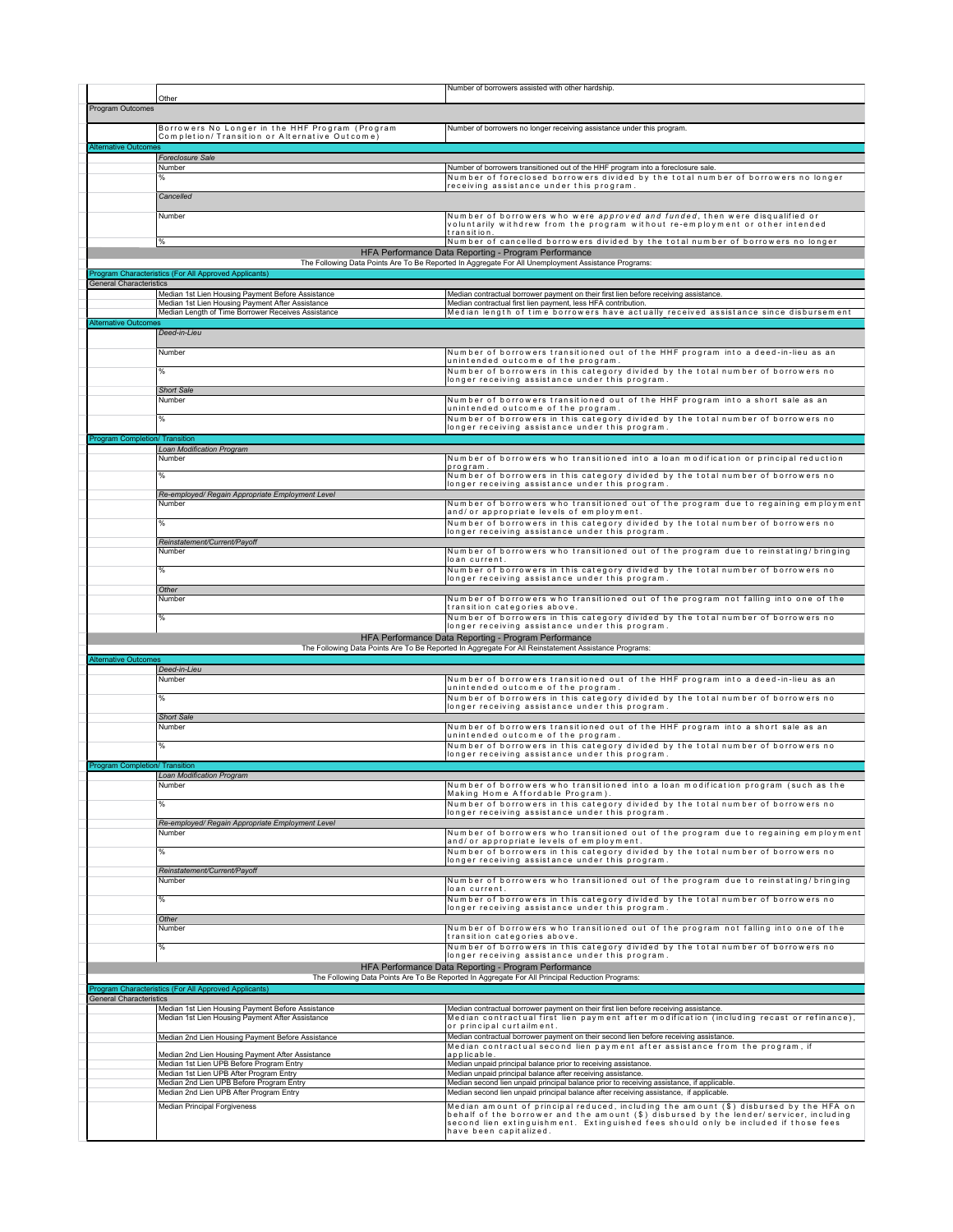|                                       | Current Combined Loan to Value Ratio (CLTV)                                                           |                                                                                                                                                                                         |
|---------------------------------------|-------------------------------------------------------------------------------------------------------|-----------------------------------------------------------------------------------------------------------------------------------------------------------------------------------------|
|                                       |                                                                                                       | Percentage of borrowers assisted with combined loan-to-value ratio less than 100%                                                                                                       |
|                                       |                                                                                                       | calculated using the unpaid principal balance for all first and junior liens (if applicable) at<br>the time of application divided by the most current market valuation at the time of  |
|                                       | <100%                                                                                                 | assistance.                                                                                                                                                                             |
|                                       |                                                                                                       | Percentage of borrowers assisted with combined loan-to-value ratio 100-109%,                                                                                                            |
|                                       |                                                                                                       | calculated using the unpaid principal balance for all first and junior lien (if applicable) at                                                                                          |
|                                       | 100%-109%                                                                                             | the time of application divided by the most current market valuation at the time of<br>assistance.                                                                                      |
|                                       |                                                                                                       | Percentage of borrowers assisted with combined loan-to-value ratio 110-120%,                                                                                                            |
|                                       |                                                                                                       | calculated using the unpaid principal balance for all first and junior liens (if applicable) at                                                                                         |
|                                       | 110%-120%                                                                                             | the time of application divided by the most current market valuation at the time of<br>assistance.                                                                                      |
|                                       |                                                                                                       | Percentage of borrowers assisted with combined loan-to-value ratio greater than 120%,                                                                                                   |
|                                       |                                                                                                       | calculated using the unpaid principal balance for all first and junior liens (if applicable) at                                                                                         |
|                                       | >120%                                                                                                 | the time of application divided by the most current market valuation at the time of<br>assistance.                                                                                      |
| Alternative Outcomes                  |                                                                                                       |                                                                                                                                                                                         |
|                                       | Deed-in-Lieu                                                                                          |                                                                                                                                                                                         |
|                                       | Number                                                                                                | Number of borrowers transitioned out of the HHF program into a deed-in-lieu as an                                                                                                       |
|                                       |                                                                                                       | unintended outcome of the program.                                                                                                                                                      |
|                                       | %                                                                                                     | Number of borrowers in this category divided by the total number of borrowers no<br>longer receiving assistance under this program.                                                     |
|                                       | <b>Short Sale</b>                                                                                     |                                                                                                                                                                                         |
|                                       | Number                                                                                                | Number of borrowers transitioned out of the HHF program into a short sale as an                                                                                                         |
|                                       |                                                                                                       | unintended outcome of the program.                                                                                                                                                      |
|                                       | %                                                                                                     | Number of borrowers in this category divided by the total number of borrowers no                                                                                                        |
|                                       |                                                                                                       | longer receiving assistance under this program.                                                                                                                                         |
| <b>Program Completion/ Transition</b> | Loan Modification Program                                                                             |                                                                                                                                                                                         |
|                                       | Number                                                                                                | Number of borrowers who-received a recast/reamortization of the prinicipal balance or                                                                                                   |
|                                       |                                                                                                       | a modification of their mortgage loan.                                                                                                                                                  |
|                                       | %                                                                                                     | Number of borrowers in this category divided by the total number of borrowers no                                                                                                        |
|                                       |                                                                                                       | longer receiving assistance under this program.                                                                                                                                         |
|                                       | Reinstatement/Current/Payoff                                                                          | Number of borrowers who transitioned out of the program due paying off their                                                                                                            |
|                                       | Number                                                                                                | mortgage loan.                                                                                                                                                                          |
|                                       | %                                                                                                     | Number of borrowers in this category divided by the total number of borrowers no                                                                                                        |
|                                       |                                                                                                       | longer receiving assistance under this program.                                                                                                                                         |
|                                       | Other                                                                                                 |                                                                                                                                                                                         |
|                                       | Number                                                                                                | Number of borrowers who received a refinance or principal curtailment of their<br>mortgage loan.                                                                                        |
|                                       | %                                                                                                     | Number of borrowers in this category divided by the total number of borrowers no                                                                                                        |
|                                       |                                                                                                       | longer receiving assistance under this program.                                                                                                                                         |
|                                       |                                                                                                       | HFA Performance Data Reporting - Program Performance                                                                                                                                    |
|                                       |                                                                                                       | The Following Data Points Are To Be Reported In Aggregate For All UPB/Lien Extinguishment Programs:                                                                                     |
|                                       | Program Characteristics (For All Approved Applicants)                                                 |                                                                                                                                                                                         |
| <b>General Characteristics</b>        |                                                                                                       |                                                                                                                                                                                         |
|                                       | Median 1st Lien Housing Payment Before Assistance<br>Median 1st Lien Housing Payment After Assistance | Median contractual borrower payment on their first lien before receiving assistance.<br>Median contractual first lien payment after modification (including recast or refinance),       |
|                                       |                                                                                                       | or principal curtailment.                                                                                                                                                               |
|                                       | Median 2nd Lien Housing Payment Before Assistance                                                     | Median contractual borrower payment on their second lien before receiving assistance.                                                                                                   |
|                                       | Median 2nd Lien Housing Payment After Assistance                                                      | Median contractual second lien payment after assistance from the program, if<br>applicable                                                                                              |
|                                       | Median 1st Lien UPB Before Program Entry                                                              | Median unpaid principal balance prior to receiving assistance.                                                                                                                          |
|                                       | Median 1st Lien UPB After Program Entry                                                               | Median unpaid principal balance after receiving assistance.                                                                                                                             |
|                                       |                                                                                                       |                                                                                                                                                                                         |
|                                       | Median 2nd Lien UPB Before Program Entry                                                              | Median second lien unpaid principal balance prior to receiving assistance, if applicable.                                                                                               |
|                                       | Median 2nd Lien UPB After Program Entry                                                               | Median second lien unpaid principal balance after receiving assistance, if applicable.                                                                                                  |
|                                       | <b>Median Principal Forgiveness</b>                                                                   | Median amount of principal reduced, including the amount (\$) disbursed by the HFA on<br>behalf of the borrower and the amount (\$) disbursed by the lender/servicer, including         |
|                                       |                                                                                                       | second lien extinguishment. Extinguished fees should only be included if those fees                                                                                                     |
|                                       |                                                                                                       | have been capitalized.                                                                                                                                                                  |
|                                       | Current Combined Loan to Value Ratio (CLTV)                                                           |                                                                                                                                                                                         |
|                                       |                                                                                                       | Percentage of borrowers assisted with combined loan-to-value ratio less than 100%                                                                                                       |
|                                       |                                                                                                       | calculated using the unpaid principal balance for all first and junior liens (if applicable) at<br>the time of application divided by the most current market valuation at the time of  |
|                                       | <100%                                                                                                 | assistance.                                                                                                                                                                             |
|                                       |                                                                                                       | Percentage of borrowers assisted with combined loan-to-value ratio 100-109%,                                                                                                            |
|                                       |                                                                                                       | calculated using the unpaid principal balance for all first and junior lien (if applicable) at<br>the time of application divided by the most current market valuation at the time of   |
|                                       | 100%-109%                                                                                             | assistance.                                                                                                                                                                             |
|                                       |                                                                                                       | Percentage of borrowers assisted with combined loan-to-value ratio 110-120%,<br>calculated using the unpaid principal balance for all first and junior liens (if applicable) at         |
|                                       |                                                                                                       | the time of application divided by the most current market valuation at the time of                                                                                                     |
|                                       | 110%-120%                                                                                             | lassist ance.                                                                                                                                                                           |
|                                       |                                                                                                       | Percentage of borrowers assisted with combined loan-to-value ratio greater than 120%,<br>aiculated using the unpaid principal balance for all first and junior liens (if applicable) at |
|                                       |                                                                                                       | the time of application divided by the most current market valuation at the time of                                                                                                     |
| <b>Alternative Outcomes</b>           | >120%                                                                                                 | lassist ance.                                                                                                                                                                           |
|                                       | Deed-in-Lieu                                                                                          |                                                                                                                                                                                         |
|                                       | Number                                                                                                | Number of borrowers transitioned out of the HHF program into a deed-in-lieu as an                                                                                                       |
|                                       |                                                                                                       | unintended outcome of the program.                                                                                                                                                      |
|                                       | %                                                                                                     | Number of borrowers in this category divided by the total number of borrowers no<br>longer receiving assistance under this program.                                                     |
|                                       | <b>Short Sale</b>                                                                                     |                                                                                                                                                                                         |
|                                       | Number                                                                                                | Number of borrowers transitioned out of the HHF program into a short sale as an                                                                                                         |
|                                       |                                                                                                       | unintended outcome of the program.                                                                                                                                                      |
|                                       | %                                                                                                     | Number of borrowers in this category divided by the total number of borrowers no                                                                                                        |
| Program Completion/ Transition        |                                                                                                       | longer receiving assistance under this program.                                                                                                                                         |
|                                       | Loan Modification Program                                                                             |                                                                                                                                                                                         |
|                                       | Number                                                                                                | Number of borrowers who received a modification of their mortgage loan.                                                                                                                 |
|                                       | %                                                                                                     | Number of borrowers in this category divided by the total number of borrowers no                                                                                                        |
|                                       | Reinstatement/Current/Pavoff                                                                          | longer receiving assistance under this program.                                                                                                                                         |
|                                       | Number                                                                                                | Number of borrowers who transitioned out of the program due to paying off their                                                                                                         |
|                                       |                                                                                                       | mortgage loan.                                                                                                                                                                          |
|                                       | %                                                                                                     | Number of borrowers in this category divided by the total number of borrowers no                                                                                                        |
|                                       |                                                                                                       | longer receiving assistance under this program.                                                                                                                                         |
|                                       | Other<br>Number                                                                                       | Number of borrowers who transitioned out of the program not falling into one of the                                                                                                     |
|                                       |                                                                                                       | transition categories above.                                                                                                                                                            |
|                                       | %                                                                                                     | Number of borrowers in this category divided by the total number of borrowers no                                                                                                        |
|                                       |                                                                                                       | longer receiving assistance under this program.                                                                                                                                         |
|                                       |                                                                                                       | HFA Performance Data Reporting - Program Performance                                                                                                                                    |
|                                       |                                                                                                       | The Following Data Points Are To Be Reported In Aggregate For All Transition Assistance Programs:                                                                                       |
| Program Completion/ Transition        | <b>Short Sale</b>                                                                                     |                                                                                                                                                                                         |
|                                       | Number                                                                                                | Number of borrowers who transitioned out of the program into a short sale as the                                                                                                        |
|                                       |                                                                                                       | intended outcome of the program.                                                                                                                                                        |
|                                       | %                                                                                                     | Number of borrowers in this category divided by the total number of borrowers no<br>longer receiving assistance under this program.                                                     |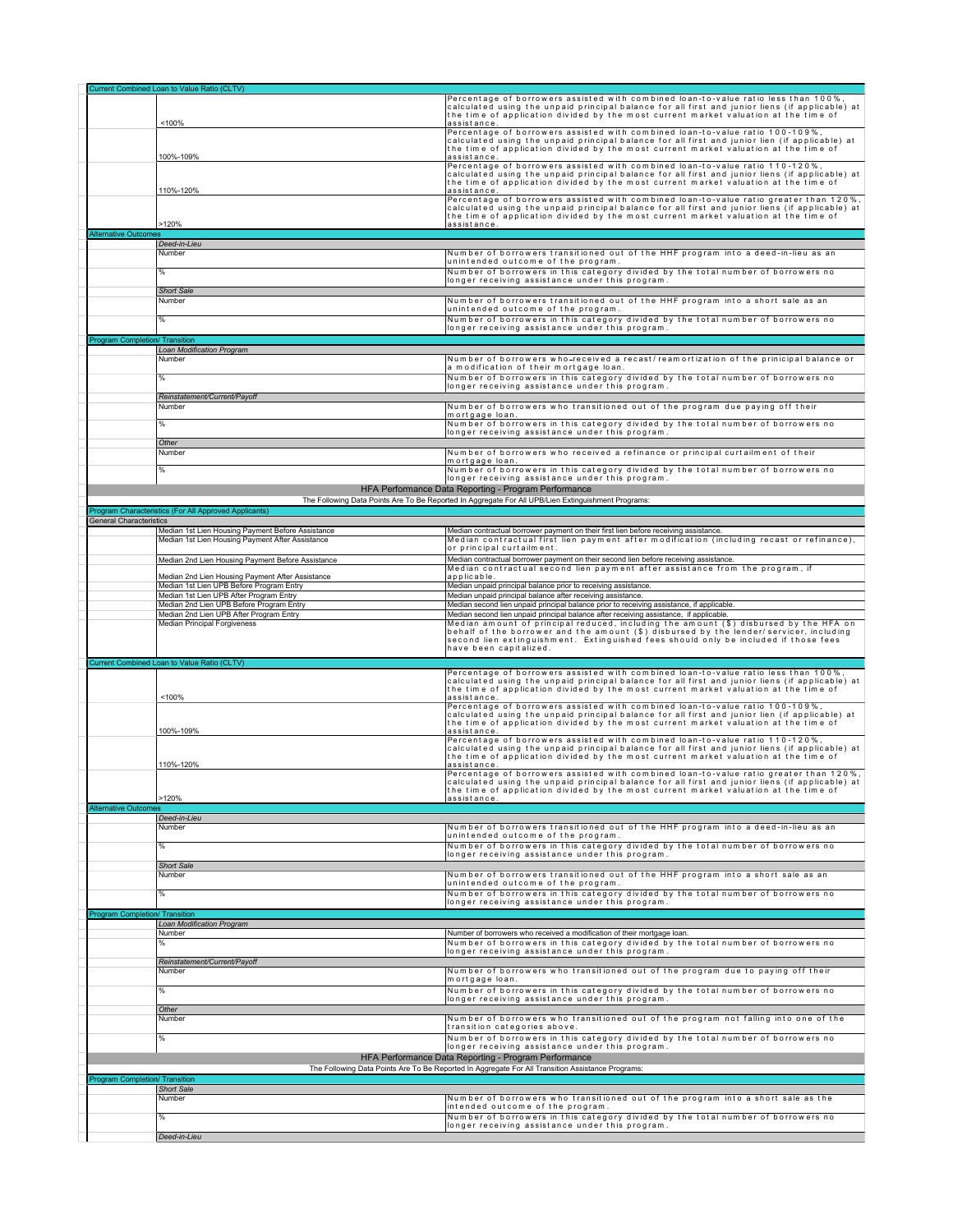|                                  | Number                                                                       | Number of borrowers who transitioned out of the program into a deed-in-lieu as the<br>intended outcome of the program.                                                                                                                                                                         |
|----------------------------------|------------------------------------------------------------------------------|------------------------------------------------------------------------------------------------------------------------------------------------------------------------------------------------------------------------------------------------------------------------------------------------|
|                                  | %                                                                            | Number of borrowers in this category divided by the total number of borrowers no                                                                                                                                                                                                               |
|                                  |                                                                              | longer receiving assistance under this program.<br>HFA Performance Data Reporting - Program Performance                                                                                                                                                                                        |
|                                  |                                                                              | The Following Data Points May Be Reported In Aggregate For Blight Elimination Programs                                                                                                                                                                                                         |
| Program Intake/Evaluation        | Approved/Funded                                                              |                                                                                                                                                                                                                                                                                                |
|                                  | Number of Structures Receiving Assistance<br>% of Total Number of Structures | The total number of structures approved and funded.<br>Total number of structures receiving funding divided by the total number of structures                                                                                                                                                  |
|                                  | Denied/Cancelled                                                             | submitted for eligibility review.                                                                                                                                                                                                                                                              |
|                                  | Number of Structures Denied                                                  | The total number of structures denied for funding. The full application and all                                                                                                                                                                                                                |
|                                  |                                                                              | necessary information was received and reviewed, but the structure was not approved<br>for funding.                                                                                                                                                                                            |
|                                  | % of Total Number of Submissions                                             | Total number of structures denied for funding divided by the total number of structures<br>submitted for eligibility review.                                                                                                                                                                   |
|                                  | Withdrawn<br>Number of Structures Withdrawn                                  | The total number of structures withdrawn by the program partner.                                                                                                                                                                                                                               |
|                                  | % of Total Number of Submissions                                             | Total number of structures withdrawn divided by the total number of structures that                                                                                                                                                                                                            |
|                                  | In Process                                                                   | have been submitted for eligibility review.                                                                                                                                                                                                                                                    |
|                                  | Number of Structures In Process                                              | The total number of structures submitted that are pending review, or are in review but<br>have not been decisioned. This should be reported in the Cumulative column only.                                                                                                                     |
|                                  | % of Total Number of Submissions                                             | Total number of structures submitted that are pending review, or are in review but have<br>not been decisioned divided by the total number of structures that have been<br>submitted for eligibility review.                                                                                   |
|                                  | Total                                                                        |                                                                                                                                                                                                                                                                                                |
|                                  | Total Number of Structures Submitted for Eligibility Review                  | Total number of structures that have been submitted for eligibility review (approved,<br>denied, withdrawn and in process). This should be reported in the Cumulative column                                                                                                                   |
| <b>Program Characteristics</b>   |                                                                              | lo n Iv.                                                                                                                                                                                                                                                                                       |
|                                  | <b>Total Assistance Provided</b><br>Median Assistance Spent on Acquisition   | Total amount of aggregate assistance disbursed by the HFA.<br>Median amount of aggregate assistance spent by the HFA to acquire the blighted                                                                                                                                                   |
|                                  | Median Assistance Spent on Demolition                                        | property<br>Median amount of aggregate assistance spent by the HFA to demolish the blighted                                                                                                                                                                                                    |
|                                  | Median Assistance Spent on Greening                                          | property<br>Median amount of aggregate assistance spent by the HFA to green the blighted                                                                                                                                                                                                       |
|                                  | <b>Total Assistance Reserved</b>                                             | property                                                                                                                                                                                                                                                                                       |
|                                  |                                                                              | Total amount of assistance reserved to be spent by the HFA for In-Process structures.<br>Reserved assistance may vary quarter over quarter as existing applications are<br>decisioned and new applications are submitted for review. This should be reported in<br>the Cumulative column only. |
|                                  | Geographic Breakdown (by City/County)                                        |                                                                                                                                                                                                                                                                                                |
|                                  | Approved/Funded Number of Structures                                         | Aggregate number of structures funded in each city or county listed.                                                                                                                                                                                                                           |
|                                  |                                                                              | HFA Performance Data Reporting - Program Performance<br>The Following Data Points May Be Reported In Aggregate For Down Payment Assistance Programs                                                                                                                                            |
| Program Intake/Evaluation        | Funded                                                                       |                                                                                                                                                                                                                                                                                                |
|                                  | Number of Borrowers Receiving Assistance                                     | The total number of borrowers receiving assistance.                                                                                                                                                                                                                                            |
|                                  | % of Total Number of Submissions                                             | Total number of borrowers receiving assistance divided by the total number of<br>borrowers submitted for assistance.                                                                                                                                                                           |
|                                  | Denied<br>Number of Borrowers Denied                                         | The total number of borrowers referred by the lender for assistance in which the                                                                                                                                                                                                               |
|                                  | % of Total Number of Submissions                                             | transaction was denied by the HFA<br>Total number of borrowers denied divided by the total number of borrowers submitted                                                                                                                                                                       |
|                                  |                                                                              | for assistance.                                                                                                                                                                                                                                                                                |
|                                  | Withdrawn<br>Number of Borrowers Withdrawn                                   | The total number of borrowers referred by the lender for assistance in which the                                                                                                                                                                                                               |
|                                  | % of Total Number of Submissions                                             | mortgage transaction or sale could not be completed.<br>Total number of borrowers withdrawn divided by the total number of borrowers                                                                                                                                                           |
|                                  |                                                                              | submitted for assistance.                                                                                                                                                                                                                                                                      |
|                                  | In Process<br>Number of Borrowers In Process                                 | The number of borrowers who have applied and are eligible for down payment                                                                                                                                                                                                                     |
|                                  |                                                                              | assistance, pending the scheduling or execution of the mortgage closing. This should be<br>reported in the-Cumulative column only.                                                                                                                                                             |
|                                  | % of Total Number of Submissions                                             | Total number of borrowers in process divided by the total number of borrowers<br>submitted for assistance.                                                                                                                                                                                     |
|                                  | Total                                                                        |                                                                                                                                                                                                                                                                                                |
|                                  | Total Number of Borrowers Submitted for Assistance                           | The total number of borrowers submitted by the lender to the HFA for assistance<br>(approved, withdrawn and in process). This should be reported in the Cumulative                                                                                                                             |
|                                  | Number of Borrowers that Previously Participated in Other                    | column only.<br>Number of borrowers who previously participated in other HFA sponsored HHF programs                                                                                                                                                                                            |
| <b>Program Characteristics</b>   | HFA HHF Programs                                                             | or other HHF program components ( <i>i.</i> e., funded borrowers only).                                                                                                                                                                                                                        |
|                                  | Loan Characteristics at Origination<br>Median Purchase Price                 | The median home purchase price for all borrower-assisted properties at the time of                                                                                                                                                                                                             |
|                                  |                                                                              | origination.                                                                                                                                                                                                                                                                                   |
|                                  | <b>Median Credit Score</b><br>Median DTI                                     | The median credit score of all borrowers at the time of origination.<br>The median front-end debt-to-income ratio at the time of origination (as defined by                                                                                                                                    |
|                                  | <b>Assistance Characteristics</b>                                            | program)                                                                                                                                                                                                                                                                                       |
|                                  | Assistance Provided                                                          | Total amount of aggregate assistance exclusively disbursed by the HFA.                                                                                                                                                                                                                         |
| <b>Borrower Income</b>           |                                                                              | Percentage of borrowers assisted with gross annual income \$90,000 or greater,                                                                                                                                                                                                                 |
|                                  | Above \$90,000                                                               | rounded to the nearest hundredth.<br>Percentage of borrowers assisted with gross annual income \$70,000-89,000, rounded                                                                                                                                                                        |
|                                  | \$70,000-\$89,000                                                            | to the nearest hundredth.<br>Percentage of borrowers assisted with gross annual income \$50,000-69,000, rounded                                                                                                                                                                                |
|                                  | \$50,000-\$69,000                                                            | to the nearest hundredth.                                                                                                                                                                                                                                                                      |
|                                  | Below \$50,000                                                               | Percentage of borrowers assisted with gross annual income less than \$50,000, rounded<br>to the nearest hundredth.                                                                                                                                                                             |
|                                  | Home Mortgage Disclosure Act (HMDA)                                          | <b>Borrower</b>                                                                                                                                                                                                                                                                                |
|                                  | Race                                                                         |                                                                                                                                                                                                                                                                                                |
|                                  | All Categories<br>Ethnicity                                                  | All totals for the aggregate number of borrowers assisted.                                                                                                                                                                                                                                     |
|                                  | All Categories<br>Sex                                                        | All totals for the aggregate number of borrowers assisted.                                                                                                                                                                                                                                     |
|                                  | All Categories                                                               | All totals for the aggregate number of borrowers assisted.                                                                                                                                                                                                                                     |
|                                  | Race                                                                         | Co-Borrower                                                                                                                                                                                                                                                                                    |
|                                  | All Categories<br>Ethnicity                                                  | All totals for the aggregate number of borrowers assisted.                                                                                                                                                                                                                                     |
|                                  | All Categories<br>Sex                                                        | All totals for the aggregate number of borrowers assisted.                                                                                                                                                                                                                                     |
|                                  | All Categories                                                               | All totals for the aggregate number of borrowers assisted.                                                                                                                                                                                                                                     |
|                                  |                                                                              |                                                                                                                                                                                                                                                                                                |
| Geographic Breakdown (by County) | All Categories                                                               | Number of aggregate borrowers assisted in each county listed.                                                                                                                                                                                                                                  |